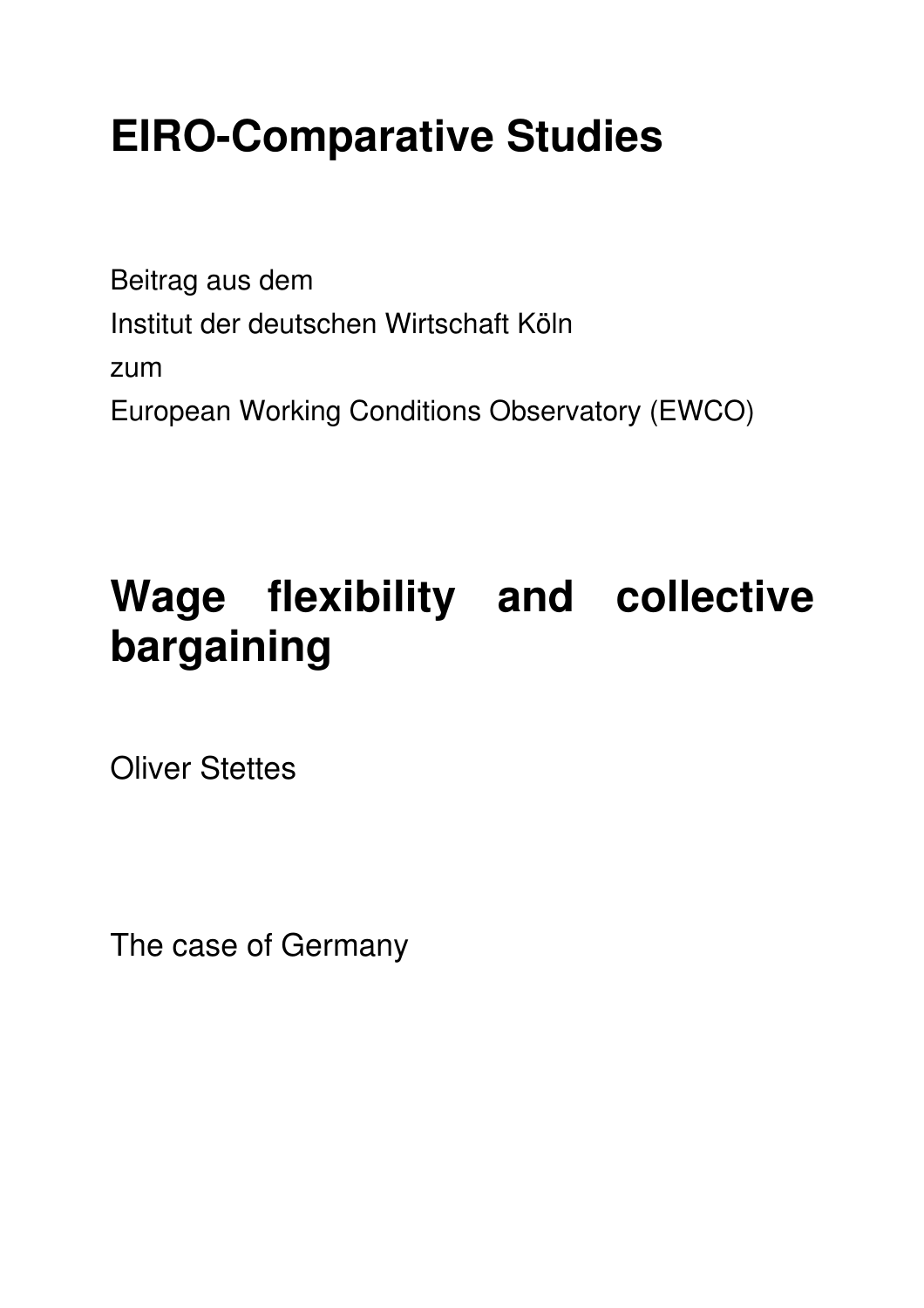# **Content**

# **Abstract**

- **1 Variable pay: forms, basic data and trends**
- **2 Variable pay systems and collective bargaining**
- **3 Views of social partners**
- **4 Commentary**
- **5 Annex Questionaire**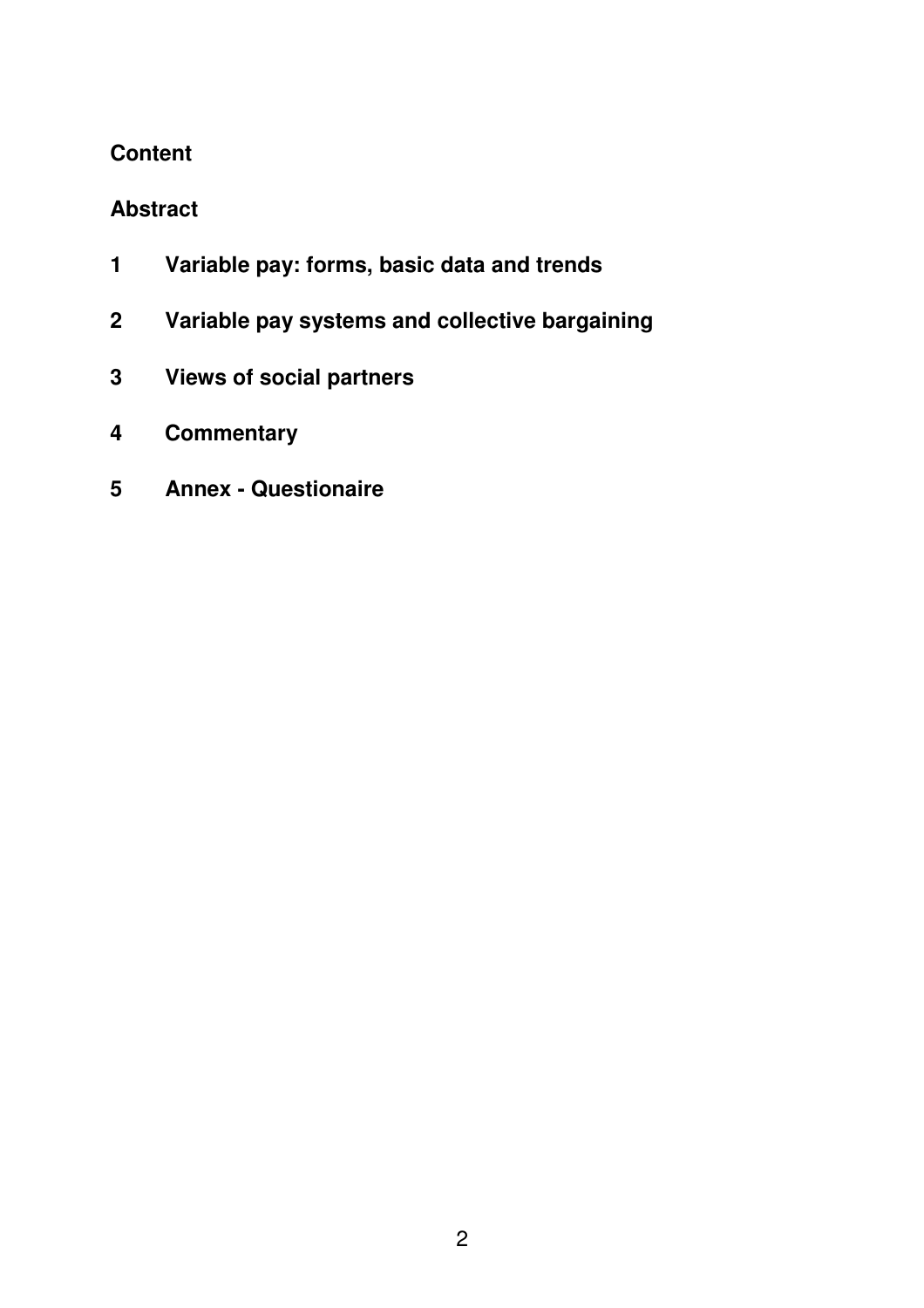# **Abstract**

Variable payment schemes (VPS) are more widespread in banking and insurance than in other sectors, such as manufacturing. Irrespective of the sector concerned, however, profit-sharing, bonus and appraisal schemes do not, usually, refer to multi-employer agreements that govern other aspects of the remuneration system. Opening clauses, however, allow for the derogation of collective standards and/or the ability to make the level of bonuses contingent upon the firm's performance. Whilst employers' associations have, in general, called for the further extension of VPS within the framework of multi-employer collective agreements, unions are rather reluctant to replace regular wages, in part, by VPS.

# **1 Variable pay: forms, basic data and trends**

1.1 What are the main types of variable payments systems (VPS) used in manufacturing companies and retail banking

According to a representative survey conducted by the Cologne Institute for Economic Research (Institut der deutschen Wirtschaft Köln, IW Köln), almost four out of every ten companies in manufacturing and affiliated industries have implemented some form of variable payment system (see Table 1). These are linked either to the profits of the whole company or they refer to the performance of an individual employee or a group of workers. In one quarter of the companies, a profit-sharing scheme has been established. The share is slightly higher when only the manufacturing sector is taken into consideration (26.9%) and the affiliated industries, such as construction or transport, storage, and communication, are ignored. The difference between the share with the affiliated industries and that without them is, however, negligible.

Companies often have more than one variable payment system in place at the same time. Therefore, the true share of firms in the survey paying bonuses or premiums based on individual or team performance (around 26% and 16%, respectively) exceeds the figure of 13.9% reported in the fourth row and fourth column of Table 1. In this respect, profit-sharing and bonuses based on individual performance are, in general, more widespread than payments that depend on the performance of a group.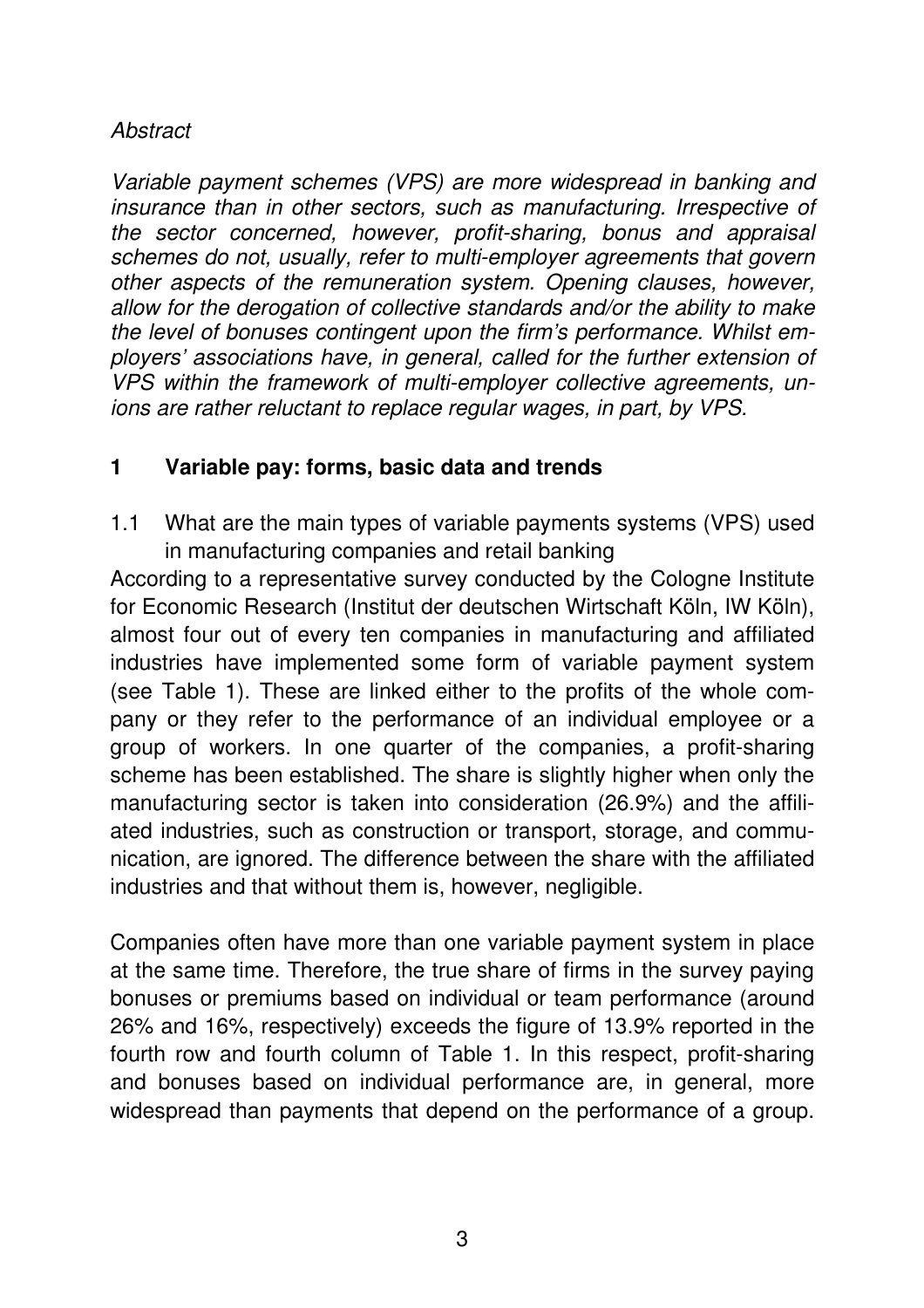Unfortunately, the survey does not allow a distinction to be made between bonus and appraisal schemes as outlined in the briefing note.

#### **Table 1 – Proportion of companies in manufacturing and affiliated industries with profit-sharing and other performance-based wage systems in % – 2007**

|                                                                             | <b>Western Germany</b> | <b>Eastern Germany</b> | <b>Total</b> |
|-----------------------------------------------------------------------------|------------------------|------------------------|--------------|
| <b>Profit-sharing</b><br>selected employees                                 | for $ 10.6 $           | 12.9                   | 11.5         |
| <b>Profit-sharing</b><br>for $\vert$ 2.9<br>larger groups of em-<br>ployees |                        | 3.6                    | 3.0          |
| Profit-sharing for the $ 11.0$<br>majority of the staff                     |                        | 14.6                   | 11.0         |
| <b>Exclusively</b><br>other<br>performance-based<br>wage systems            | 13.4                   | 17.7                   | 13.9         |
| <b>None</b>                                                                 | 62.1                   | 51.2                   | 60.5         |

Four out of ten companies have implemented performance-based wage systems.

Total number of companies: 3,213

Source: IW Köln

Unfortunately, neither the IAB Establishment Panel conducted by the Institute for Employment Research (Institut für Arbeitsmarkt- und Berufsforschung, IAB) nor other surveys, such as the WSI's Works Councils Survey (WSI-Betriebsrätebefragung) carried out by the Institute of Economic and Social Research (Wirtschafts- und Sozialwissenschaftliches Institut in der Hans-Böckler-Stiftung, WSI), provide up-todate and representative information on individual-based or group-based variable pay systems, as the IW survey does. After all, the wave 1999/2000 of the WSI works councils survey showed that almost 30% of establishments across the whole economy had, by 2000, implemented a bonus or appraisal system for their blue-collar workers, another 35% for their white-collar workers, and 30% for their managers (Bispink 2001). As the figures were based on the responses of works council members, they were only representative for establishments with a works council.

With respect to profit-sharing in manufacturing, the IW Köln figures differ, at a first glance, substantially from those provided by the IAB. According to the latter, only 10% of manufacturing establishments had implemented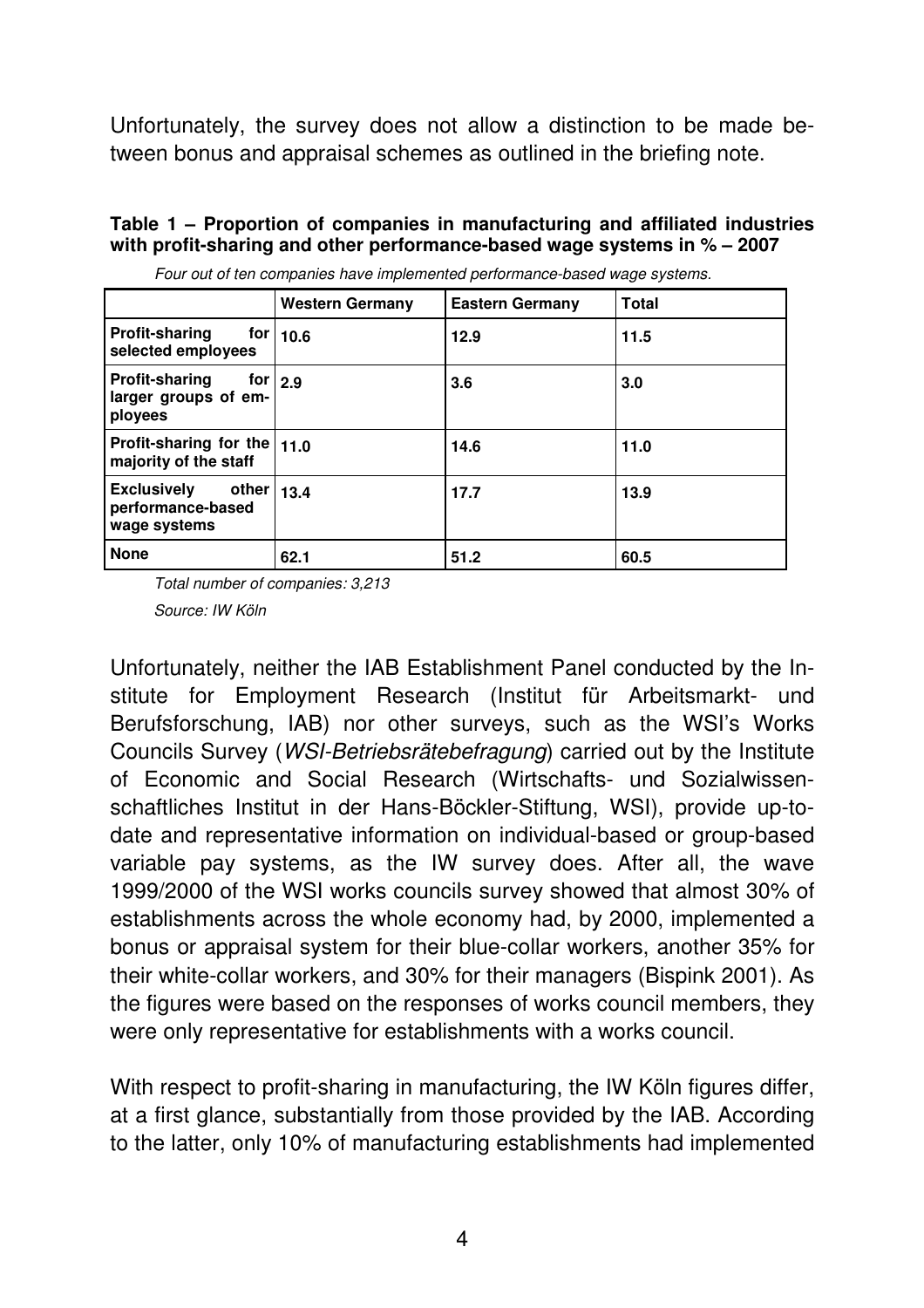a profit-sharing scheme by 2005. The average intensity rate, i.e. the proportion of employees involved, was 53% in 2005. However, when only those establishments in the IW survey that have a profit-sharing scheme in place from which the majority of workers in the firm benefit (11%) are taken into consideration, the difference between the coverage rates in both surveys nearly disappears. The remaining gap may be attributed to either the different sample designs (establishments versus companies) or the differing reference period (2005 versus 2007).

Representative data on the coverage rate of profit-sharing schemes only exist for the whole NACE Section J; that is, the financial intermediation sector which includes the insurance industry. According to the IAB Establishment Panel, 26% of the companies offered a profit-sharing scheme in 2005. The intensity rate in banking and insurance (76%) was notably higher than it was in manufacturing.

Though the IW survey does not provide representative data for the banking sector, its indicative information on companies that are affiliated to manufacturing but that belong to banking and insurance can be used, to a certain extent, to corroborate the results from the IAB Establishment Panel. The coverage rate is significantly higher than in other industries. Almost 60% of the firms offer a profit-sharing scheme and/or other variable pay systems.

According to a survey that was conducted by the Centre of European Economic Research (Zentrum für Europäische Wirtschaftsforschung, ZEW) in 2000, 64% of the companies in the banking and insurance sector offered annual bonuses or lump-sum payments to employees who were covered by a collective agreement (see Oechsler 2003). Another 42% paid bonuses that were linked to individual performance. Interestingly, appraisal systems that are based on management by objectives were mainly used in relation to employees whose labour contracts were not governed by a collective settlement. Some 43% of the surveyed companies applied such appraisal systems to non-covered employees. Covered workers were involved in only 19% of the companies.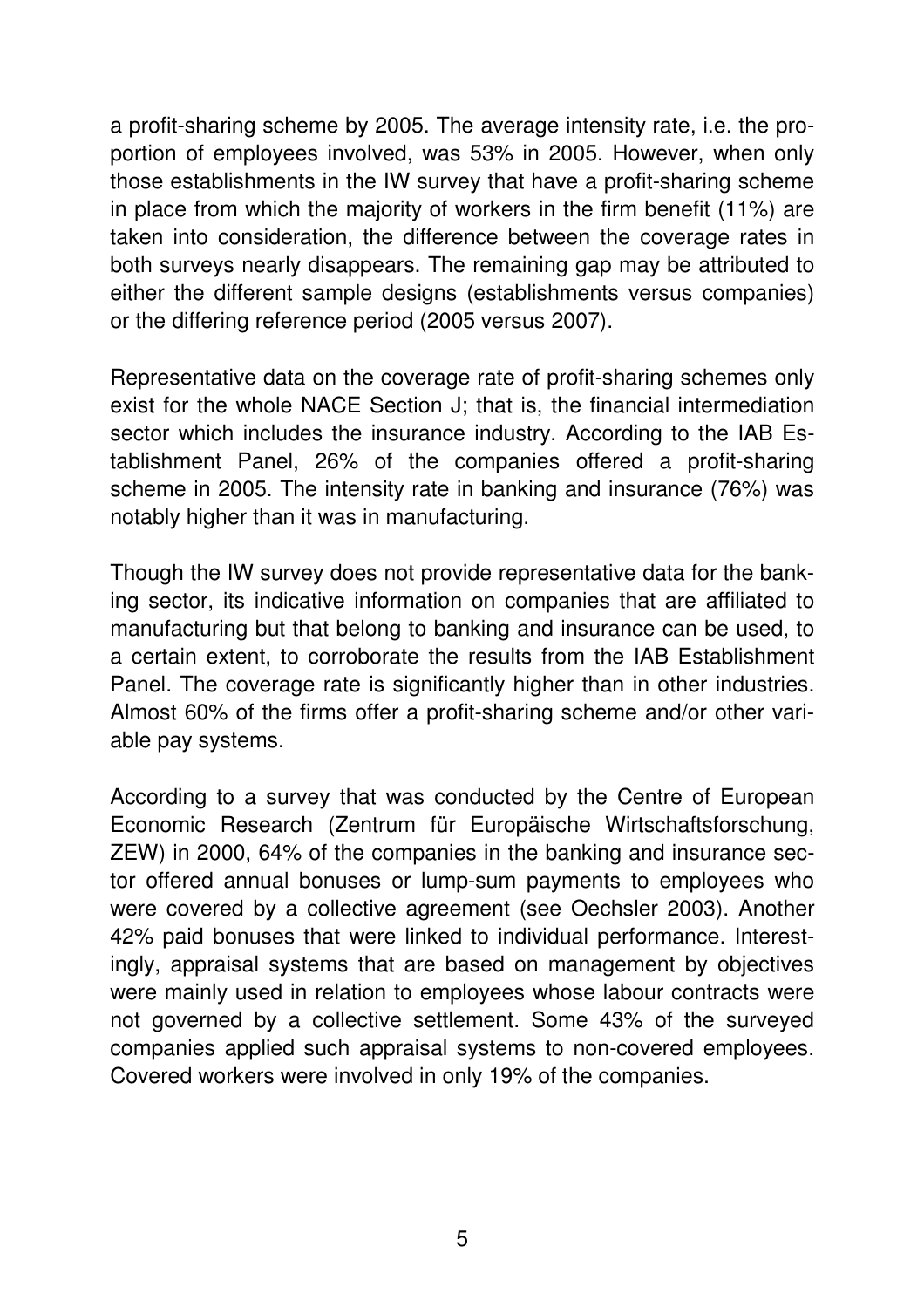# 1.2 Quantitative significance as a proportion of earnings

Representative data that can clearly differentiate between bonus schemes, appraisal systems and profit-sharing do not exist. For example, an empirical analysis by Pannenberg and Spiess deals jointly with bonus payments and profit sharing. It reveals that the mean ratio of variable pay to the fixed basic wage ranged from 6% to 8% between 1991 and 2000 (see Table 2). The study is based on the German Socio-Economic Panel (SOEP) and is restricted to information on income provided by employees in western Germany. The authors also found that the average real monthly amount of profit-sharing or bonus showed both a clear upward trend and significant cyclical variation. Contrary to the fixed basic wage, the standard deviation of the variable pay was larger than its mean value. In addition, the standard deviation increased notably between 1991 and 2000. Finally, the total real wages for employees who benefit from profit-sharing (including variable pay) were significantly higher in each year than they were for those workers who were not covered by a profit-sharing scheme.

#### **Table 2: Mean ratio of monthly variable pay to monthly real basic wages in western Germany 1991-2000**

|                                                              | 1991 | 1992 | 1993 | 1994 | 1995 | 1996 | 1997 | 1998 | 1999 | 2000 |
|--------------------------------------------------------------|------|------|------|------|------|------|------|------|------|------|
| Ratio<br>profit-<br>sharing<br>fixed<br>real<br>base<br>wage | 0.08 | 0.07 | 0.06 | 0.08 | 0.06 | 0.06 | 0.07 | 0.07 | 0.08 | 0.08 |

Variable pay: profit-sharing and bonuses. Data refer to full- and part-time workers in western Germany aged 18 to 65 in the relevant years.

Source: Pannenberg/Spiess 2007

Therefore, the evidence presented above suggests that the amount of variable pay differs considerably between various groups of employees. This assumption is in line with evidence presented in the annual report by the WSI on collective bargaining (WSI-Tarifhandbuch 2007). According to this report, unskilled and skilled blue-collar workers received, in 2005, considerably lower additional annual payments that were linked to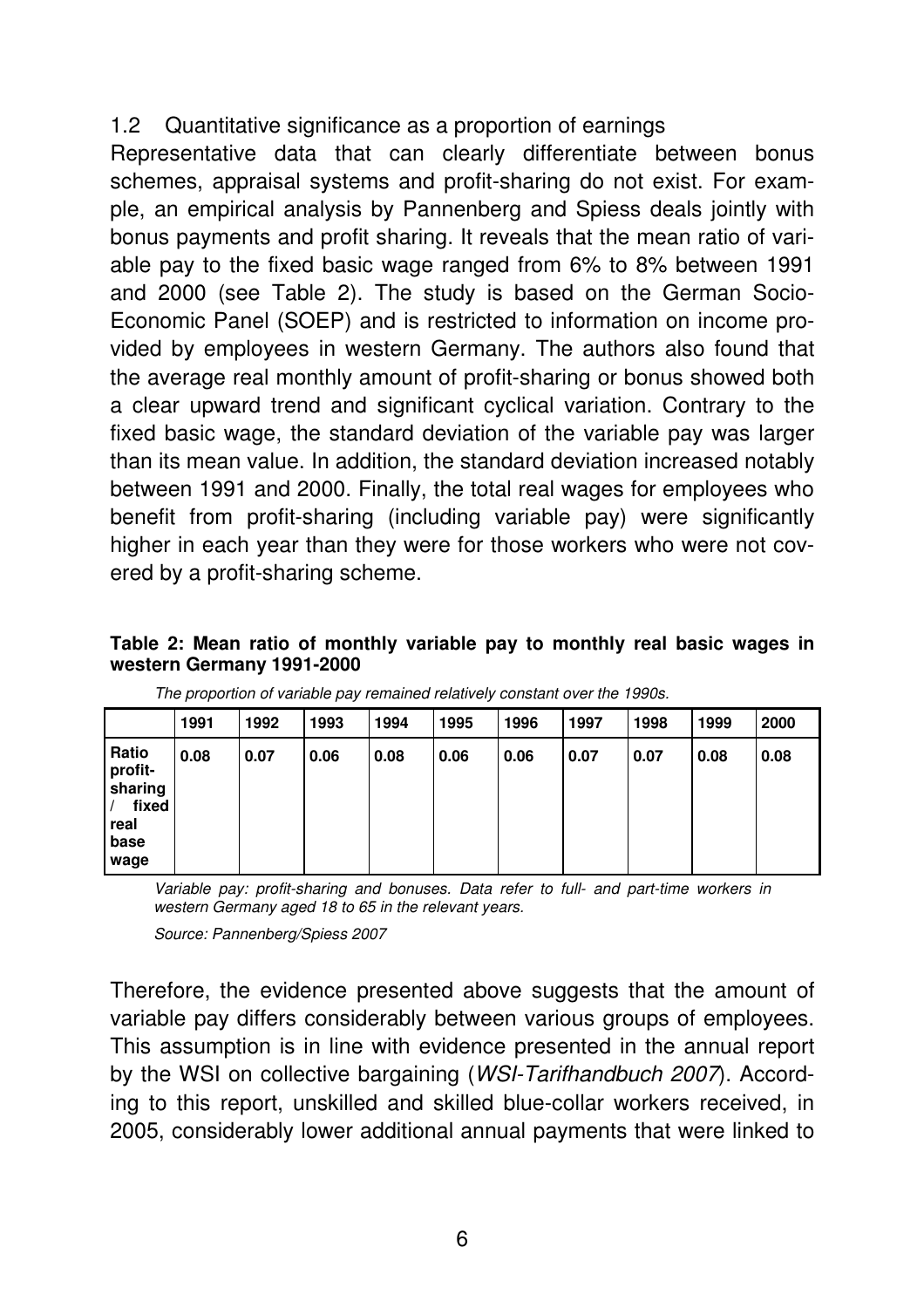profit-sharing and bonuses (€548 and €1,131, respectively) than skilled white-collar workers (€1,843) and high-skilled professionals (€6,635) did.

With respect to the banking and insurance sector, indicative evidence (see Kipker 2006) suggests that the quantitative importance of variable pay as a proportion of earnings is lowest in retail banking (around 10%) and it is highest in investment banking (43%). Another study (Böhmers 2006) which covers more than 900 companies involved in financial intermediation (excluding insurance) reveals that, in 56% of companies, the level of variable payments amount, on average, to less than one month's wage.

## 1.3 Main trends in VPS in recent years?

It is often assumed – and managers in surveys often indicate – that the prevalence of variable pay systems has increased over the years. However, quantitative evidence rarely exists and/or is vague.

A reliable representative data base is only available for profit-sharing (see above). According to the IAB survey, the proportion of establishments with a profit-sharing scheme and the intensity rate remained constant between 2001 and 2005 as far as the whole economy is concerned. Both in manufacturing and in banking/insurance the share of establishments with a profit-sharing programme declined slightly. Yet the intensity rate, at least in banking and insurance, increased.

With respect to the various types of VPS, the significance of piecework systems has declined and/or is expected to continue declining in comparison to other modes, such as profit-sharing, appraisal systems or bonuses based on other individual or group performance criteria. This holds, in particular, for firms that have switched from a Tayloristic labour organisation to a more holistic type (flattening of hierarchies, implementing of high-performance work systems etc).

Results from econometric analyses that draw on either IAB or IW data, such as Bellmann/Möller 2005, Strotmann 2005 and Lesch/Stettes 2008, can illustrate the background of the various VPS. The studies suggest that the likelihood of implementing a profit-sharing scheme rises as company size – with respect to the number of employees – or the proportion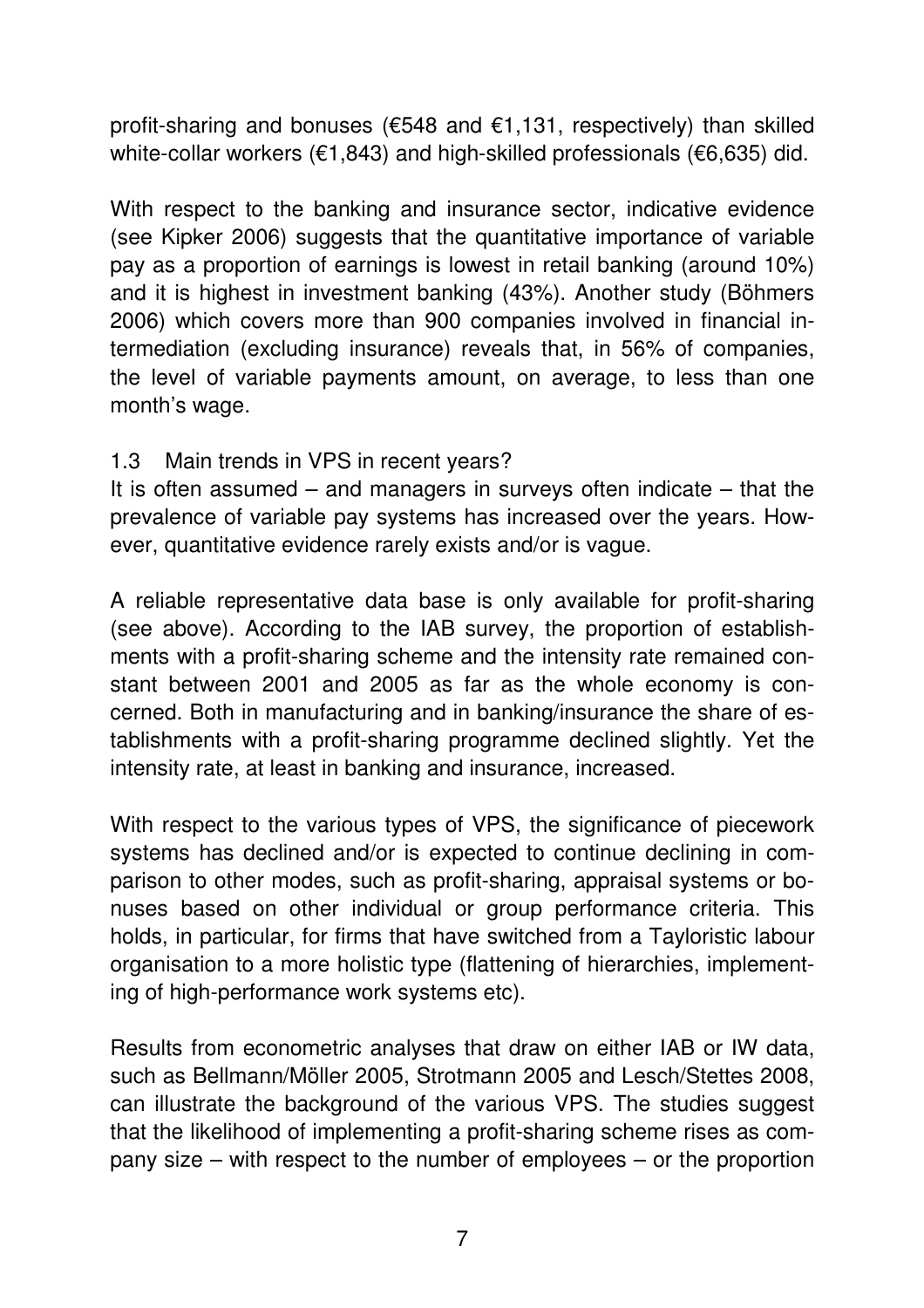of high-skilled workers increases. In addition, the direct involvement of employees in decision-making via high-performance work systems, such as teamwork and the delegation of authority and responsibility to individual workers, enhances the willingness of firms to offer profit-sharing schemes. The same applies to companies that are integrated into a group or holding structure and that have superior performance records. Whereas works councils do not significantly influence the likelihood of implementing a profit-sharing scheme, adhering to a multi-employer collective agreement turns out to be rather an obstacle. Unfortunately, no multivariate analyses exist for the other types of VPS.

# **2 Variable pay systems and collective bargaining**

## 2.1 Coverage of collective bargaining

According to the IAB Establishment Panel, coverage rates, in 2005, were as follows:

#### **Table 3: Coverage rates of collective bargaining in manufacturing and banking/insurance (2005) – in per cent of establishments and employees**

|                                 | Consumer<br>goods indus-<br>$\bar{t}$ ries <sup>1</sup> | Capital goods<br>industries <sup>1</sup> | <b>Industries</b><br>converting<br>raw materials <sup>1</sup> | <b>Banking</b><br>insurance | and   Total |
|---------------------------------|---------------------------------------------------------|------------------------------------------|---------------------------------------------------------------|-----------------------------|-------------|
| <b>Western Germany</b>          |                                                         |                                          |                                                               |                             |             |
| Multi-employer<br>arrangements  |                                                         |                                          |                                                               |                             |             |
| <b>Establishments</b>           | 48                                                      | 35                                       | 39                                                            | 47                          | 38          |
| <b>Employees</b>                | 59                                                      | 62                                       | 65                                                            | 86                          | 59          |
| Single-employer<br>arrangements |                                                         |                                          |                                                               |                             |             |
| <b>Establishments</b>           | $\mathbf{2}$                                            | $\overline{2}$                           | 3                                                             | $\mathbf{2}$                | 3           |
| <b>Employees</b>                | 8                                                       | 9                                        | 9                                                             | 3                           | 8           |
| <b>Eastern Germany</b>          |                                                         |                                          |                                                               |                             |             |
| Multi-employer<br>arrangements  |                                                         |                                          |                                                               |                             |             |
| <b>Establishments</b>           | 20                                                      | 14                                       | 18                                                            | 27                          | 19          |
| <b>Employees</b>                | 29                                                      | 25                                       | 36                                                            | 79                          | 42          |
| Single-employer<br>arrangements |                                                         |                                          |                                                               |                             |             |

Multi-employer collective agreements are significant.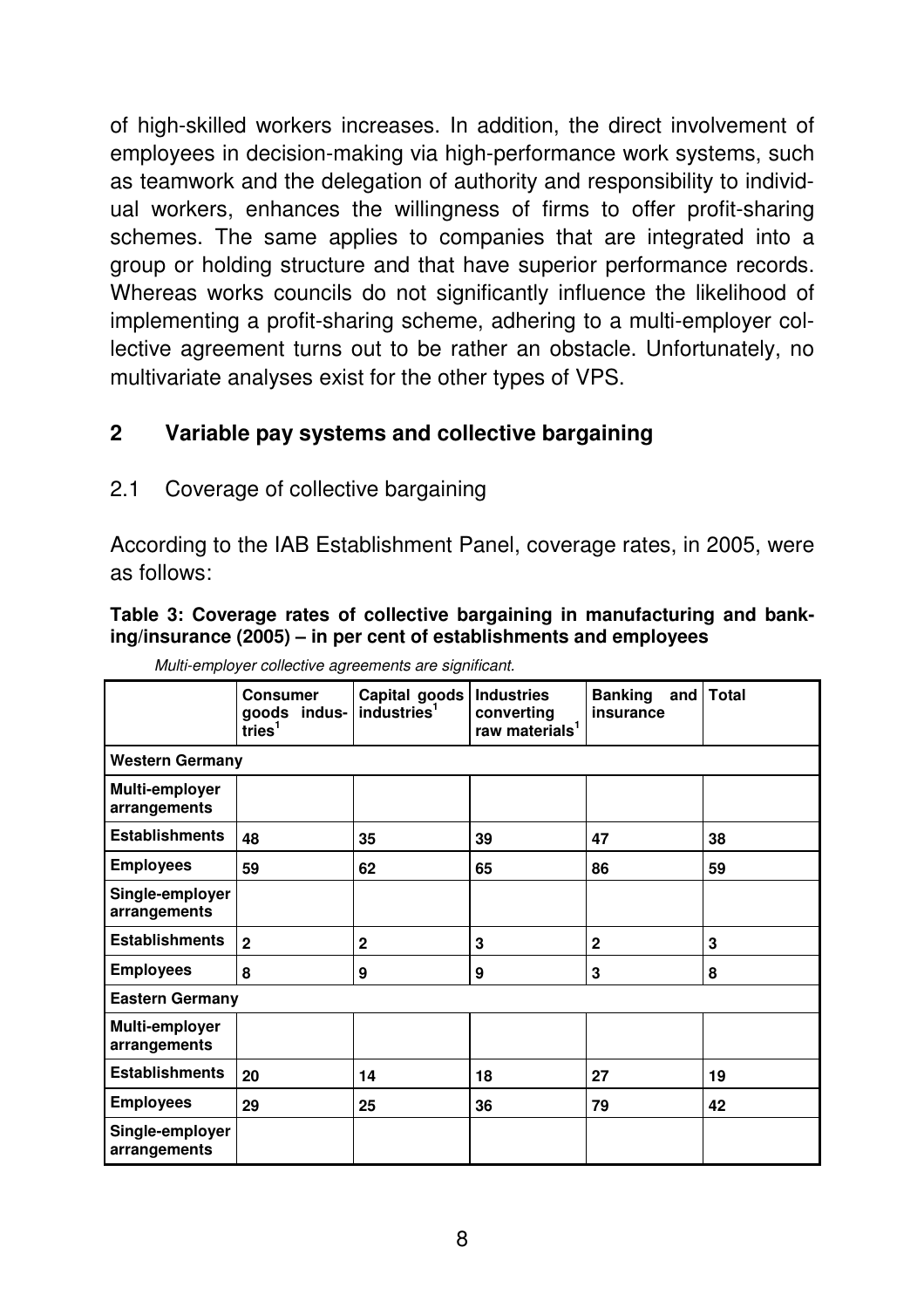|                       | <b>Consumer</b><br>goods indus- industries <sup>1</sup><br>tries <sup>1</sup> | Capital goods   Industries | converting<br>raw materials <sup>1</sup> | Banking and Total<br>insurance |  |
|-----------------------|-------------------------------------------------------------------------------|----------------------------|------------------------------------------|--------------------------------|--|
| <b>Establishments</b> | <u>  5</u>                                                                    |                            |                                          | n.a.                           |  |
| <b>Employees</b>      | 14                                                                            | 16                         | 14                                       | n.a.                           |  |

 $1$  The whole manufacturing sector comprises consumer goods industries, capital goods industries, and industries converting raw material.

Source: IAB Establishment Panel

According to data from the Federal Employment Agency (Bundesagentur für Arbeit, BA), 26.3% of the workforce in manufacturing and 57.4% (56.0%) of the workforce in financial intermediation (including insurance and auxiliary activities) were female in 2006.

2.2 Instances of sector agreement(s) which have provided for a wage freeze or wage increases below inflation?

No evidence exists.

2.3 Instances of 'unauthorised downwards' wage flexibility, whereby companies have effected wage freezes or wage increases below inflation which are not authorised by a sector agreement? With regard to the manufacturing as well as the banking and insurance sector, reliable information on cases in which companies deviate from a collective agreement without any authorisation does not exist. In addition, a general caveat applies. Results from the IAB Establishment Panel reveal that, in 2005, managers in almost 23% (16%) of establishments in western (eastern) Germany covered by a collective agreement did not even know whether an opening clause could be applied. Responses by workers or works councils in other surveys might be blurred by a similar

Responses to the WSI Works Councils Survey, however, suggest that around 10% of all establishments with 20 or more employees did not, in 2004/2005, comply with the regular wage standards stipulated by a collective agreement. Moreover, unauthorised derogations with respect to annual bonus payments were reported in roughly 7% of establishments, and with respect to other premiums in another 4%. Companies in NACE Section O (90, 91, 92, 93) were reported to deviate most often (24%). In

lack of knowledge (especially in small firms).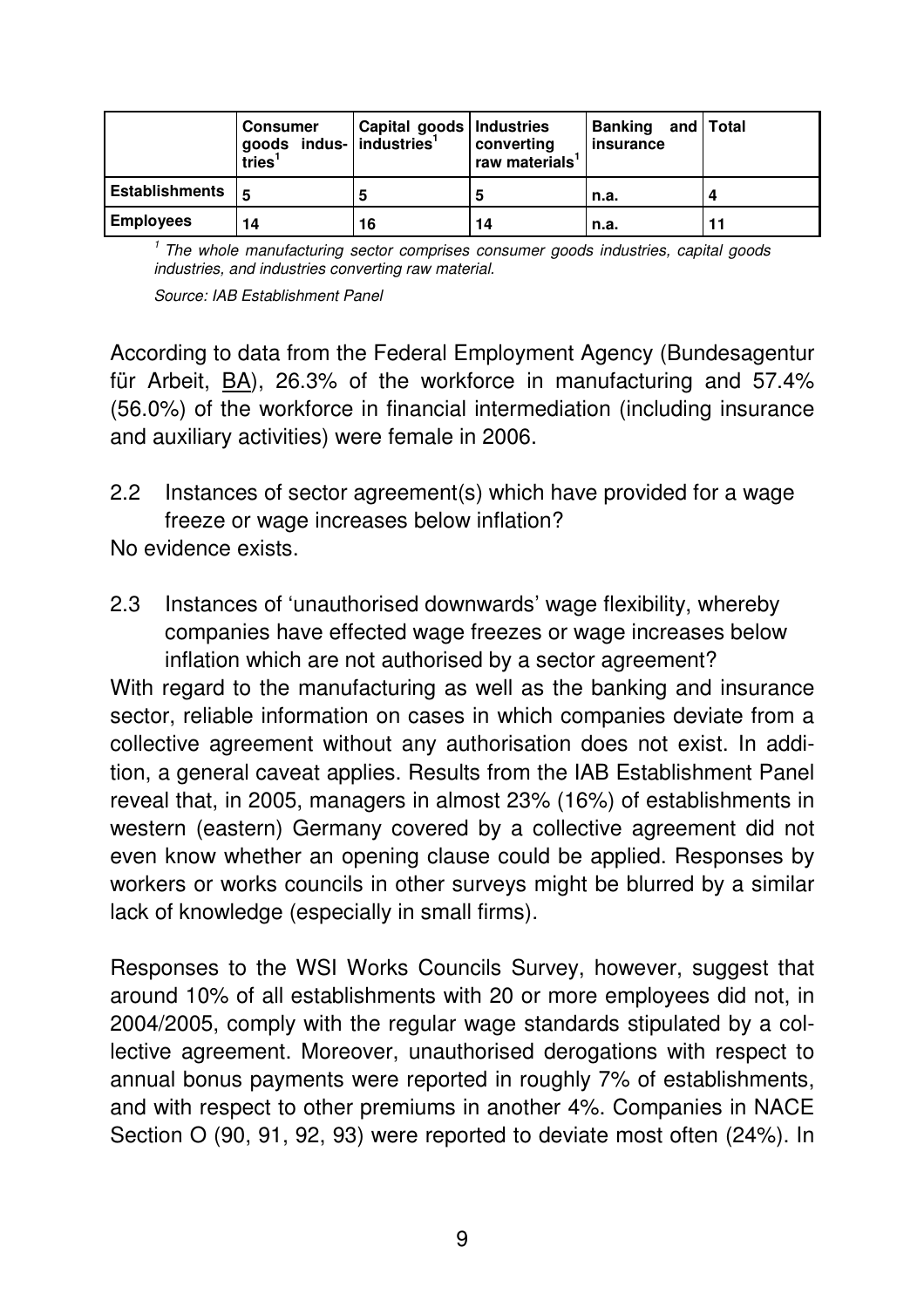general, as works councils are entitled to enforce binding collective standards, works councils in the affected firms obviously tacitly accepted the derogation.

2.4 Scope for derogations from the wage norms established by the sector agreement(s) through mechanisms such as hardship, optout or discount clauses?

Some multi-employer settlements over the last few years have stipulated that agreed lump-sum payments can be made contingent upon the economic situation of the company. This applies, for example, to agreements in the chemical industry in 2005 and 2007 (full flexibility of the lump-sum payment that, in the past, regularly amounted to approximately 9.8%-12.8% of a monthly wage), in the metalworking industry in 2006 (range:  $\epsilon$  0-620, regular level:  $\epsilon$  310) and 2007 (postponement of the wage increase for four months), and in the manufacturing of textiles and apparel in 2006 (range:  $\epsilon$  0-340, regular level:  $\epsilon$  170).

A hardship clause permits companies in the commercial banking sector to derogate temporarily from collectively agreed standards if the firm's economic situation has severely deteriorated and a significant number of jobs are at risk. The maximum amount of variation must not exceed 8% of the stipulated collective standard. The works council as well as the United Services Union (Vereinigte Dienstleistungsgewerkschaft, ver.di) and the corresponding employers' association (Arbeitgeberverband des privaten Bankengewerbes, AGV Banken) must approve the management's application in order for the derogation to come into effect.

A hardship clause also exists, for example, in the chemical industry. In order to safeguard jeopardised jobs and/or prevent the site from being relocated, collective wage standards may be lowered by up to 10% at the establishment level.

In the metalworking industry, a hardship clause (Tarifvertrag Beschäftigungssicherung) allows companies to reduce the working time and to lower the regular wage payment proportionally. As the reduction of working time is limited to five or six hours, the wage cut is fixed and restricted, too. The opening clause aims to enable companies to overcome an unfavourable economic situation. Works council and management, how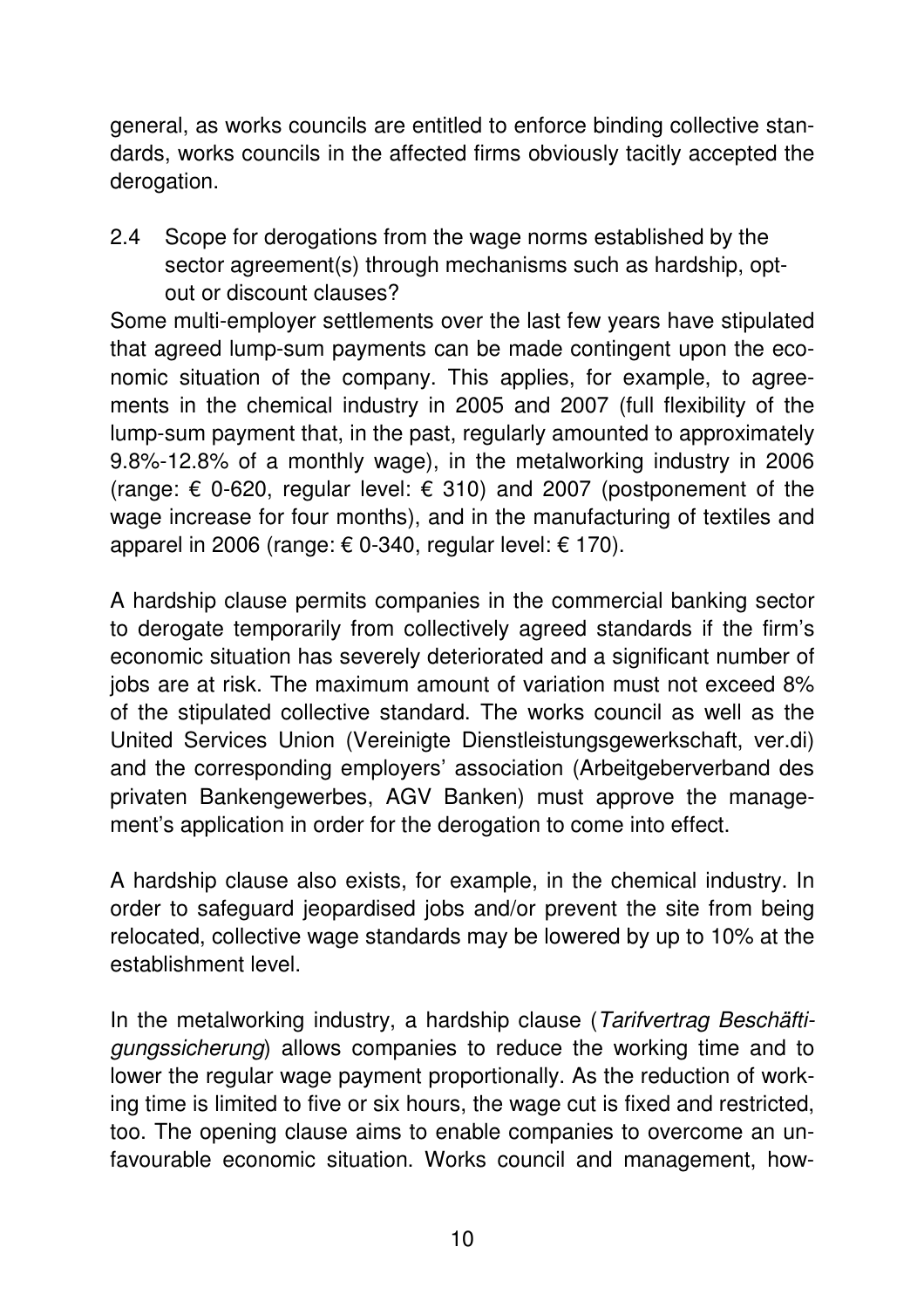ever, can decide on their own whether they wish to make use of the clause. Moreover, since 2004 companies have allowed to apply for coverage under a supplementary company-specific agreement in order to improve the competitiveness of the firm, its innovation capacity and the investment conditions (Pforzheimer Tarifabkommen zur Standortsicherung). The supplementary agreements are designed to secure existing jobs or to facilitate the creation of new ones. They can only be agreed by the union and the employers' association. The works council and the management of the applying firm are, however, directly involved in the bargaining process. Prominent cases for the application of the Pforzheimer agreement have been settlements at Siemens and Daimler, both of which took place in 2004.

For information on other industries please refer to a survey carried out by the Confederation of German Employers' Associations (Bundesvereinigung der Deutschen Arbeitgeberverbände, BDA). This survey also contains opening clauses on working time and those referring to VPS that are mentioned in Table 4 below.

The availability of data on the use of specific opening clauses is limited. According to the IAB Establishment Panel, between 44% and 73% (33% and 47%) of those manufacturing companies as well as 20% (27%) of those establishments in banking and insurance in western (eastern) Germany that could make use of opening clauses, did exercise their right to use an opt-out clause of some kind in 2005. Unfortunately, no differentiation is possible with regard to the field of application. In general, only 31% (37%) of all cases in western (eastern) Germany affected wage payments including those dealt with in section 2.

# 2.5 Scope for supplementary negotiations over wages at company

level (two-tier negotiations) within the sector agreement(s)? Supplementary negotiations over a reduction of wages are only permitted if an opening clause exists (see paragraph 2 and 4). In general, every company can voluntarily offer to pay its employees above the collectively agreed rates. However, the scope for voluntary, supplementary payments has decreased over the years. According to the German central bank (Deutsche Bundesbank), wage drift has been negative over the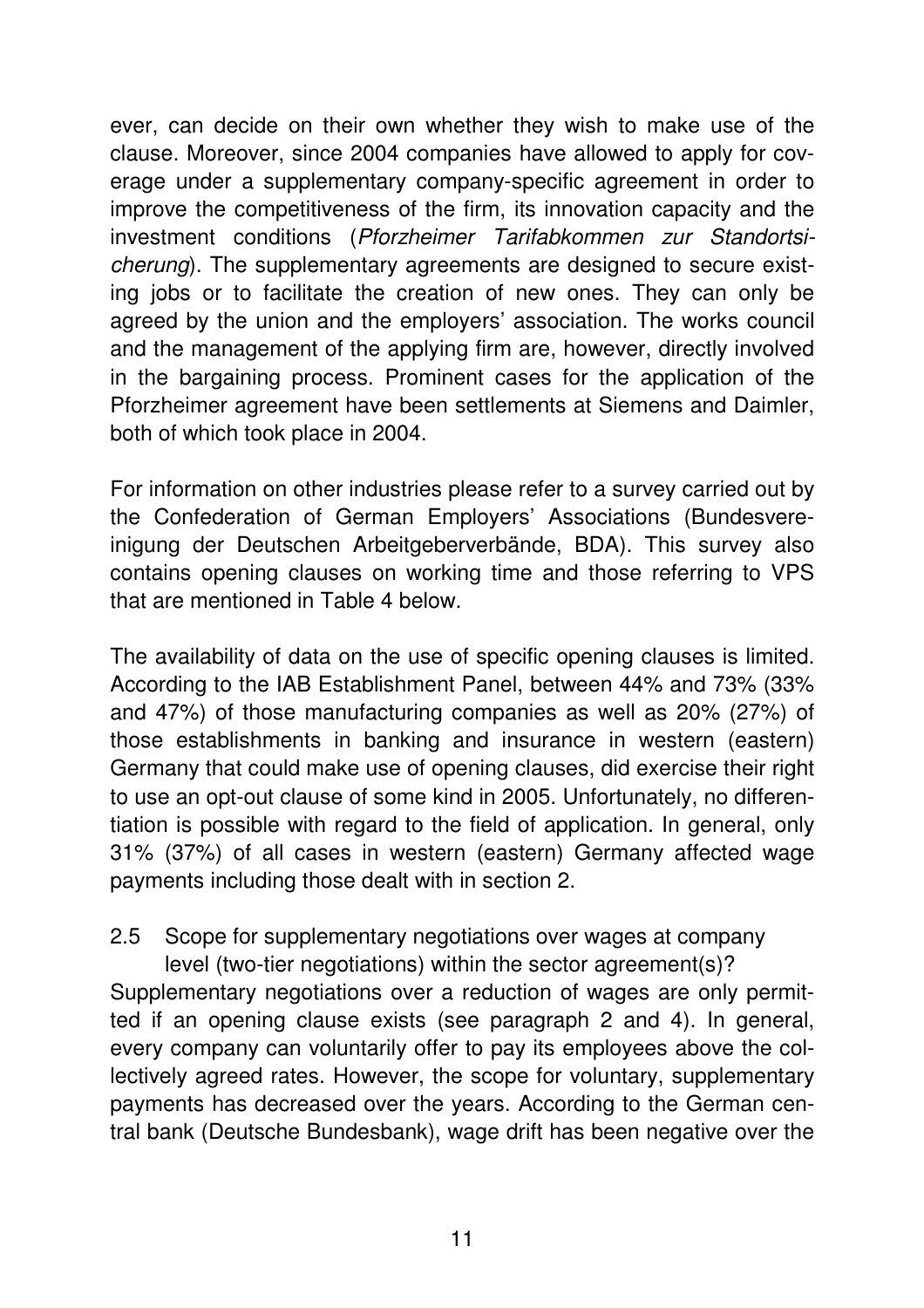last years. There were, however, exceptions to this in 1996, 2000, and 2001.

### 2.6 VPS regulated by provisions in the sector agreement(s)?

#### **Table 4 – Variable annual bonus payments in Germany - 2007**

Collective agreements in a few industries have enabled annual bonuses to be made contingent.

| <b>Sector</b>                                          | <b>Union</b>                                                                                                                                                             | Range                                                                                                                                                                                         |
|--------------------------------------------------------|--------------------------------------------------------------------------------------------------------------------------------------------------------------------------|-----------------------------------------------------------------------------------------------------------------------------------------------------------------------------------------------|
| Manufacture of food products<br>and beverages          | Trade Union of Food, Bever-<br>ages, Tobacco, Hotel and Ca-<br><b>Allied</b><br><b>Workers</b><br>tering<br>and<br>(Gewerkschaft Nahrung, Ge-<br>nuss, Gaststätten, NGG) | +/- 20% of the regular payment                                                                                                                                                                |
| Manufacture of chemicals and<br>chemical products      | Mining, Chemicals and Energy<br>Industrial Union (Industriege-<br>werkschaft Bergbau, Chemie,<br>Energie, IG BCE)                                                        | western<br>Germany<br>$80\%$ -<br>In.<br>125% of the regular payment,<br>in eastern Germany 50%-95%<br>of the regular payment                                                                 |
| <b>Manufacture of ceramic goods</b>                    | <b>IG BCE</b>                                                                                                                                                            | 80%-125 of the regular pay-<br>ment                                                                                                                                                           |
| Manufacture of plastic goods                           | <b>IG BCE</b>                                                                                                                                                            | In Baden-Wuerttemberg 75%-<br>125% of the regular payment,<br>in Bavaria 77%-122% of the<br>regular payment, in Hesse<br>80%-125% of the regular pay-<br>ment                                 |
| Manufacture<br>оf<br>wood<br>and l<br>plastic products | German Metalworkers' Union<br>(Industriegewerkschaft Metall,<br><b>IG Metall)</b>                                                                                        | In Baden-Wuerttemberg 50%-<br>90% of the regular payment, in<br>Rhineland Palatinate 42.4%-<br>82.5% of the regular payment,<br>in two other districts 37.5%-<br>77.5% of the regular payment |
| <b>Commercial banking</b>                              | ver.di                                                                                                                                                                   | 90%-120% of the regular pay-<br>ment                                                                                                                                                          |

Source: Lesch/Stettes 2008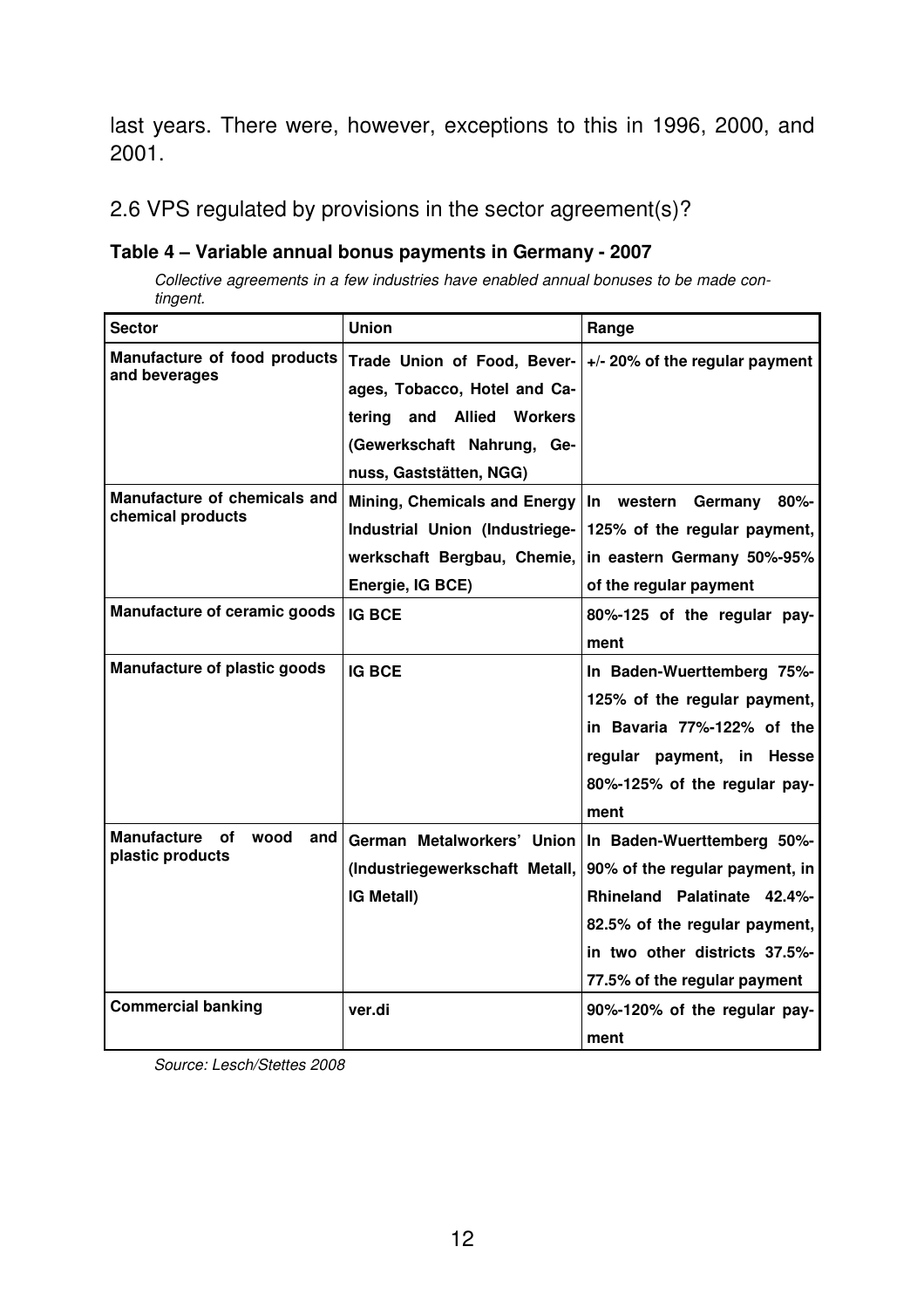Depending on the firms' performance, regular annual bonus payments can vary in a few manufacturing sectors as well as in the commercial banks sector (see Table 4). Usually, the management and the works council, if one exists, settle the exact level of the annual bonus. If a works council does not exist, the collective agreements allow for settlements with individual workers or alternative forms of worker representation. The latter have been established in many companies.

Multi-employer collective agreements do not, in general, deal with bonus schemes or appraisal systems that are based on individual or group performance. In selected service industries, such as the commercial banking sector and the cooperative banking sector, up to 8% of the individual annual salary can depend on individual- or group-based criteria. Moreover, an agreement (the so-called Phoenix accord) between the employers' organisation for the metalworking industry in eastern Germany (Ostmetall) and the Christian Metalworkers' Union (Christliche Gewerkschaft Metall, CGM) allows the basic wage to be increased by up to 20% depending on the individual worker's performance.

- 2.7 Provisions in the sector agreement(s) for individual employees to make choices trading an element of wages against e.g. working time (hours/ holidays) or deferred income (pension contributions)? According to information from the BDA, more than 400 collective agreements provide some type of deferred income scheme. A part of the collectively agreed wage can be converted into a contribution to a pension scheme. Usually, the conversion does not affect the monthly salary, but is mainly drawn from annual bonus payments or tax-free compensations for capital accumulation purposes. In the metalworking industry and in the chemical industry, for example, employees are entitled to have a proportion of any bonus to be converted into a payment to the pension insurance scheme. The proportion that can be converted can amount to up to 4% of the income threshold.
- 2.8 Instances of any of the above forms of wage flexibility becoming the focus of industrial disputes?

In the cooperative banking sector, Ver.di and the corresponding employers' association (Arbeitgeberverband der Deutschen Volksbanken und Raiffeisenbanken, AVR) have, since 2006, failed to reach a new wage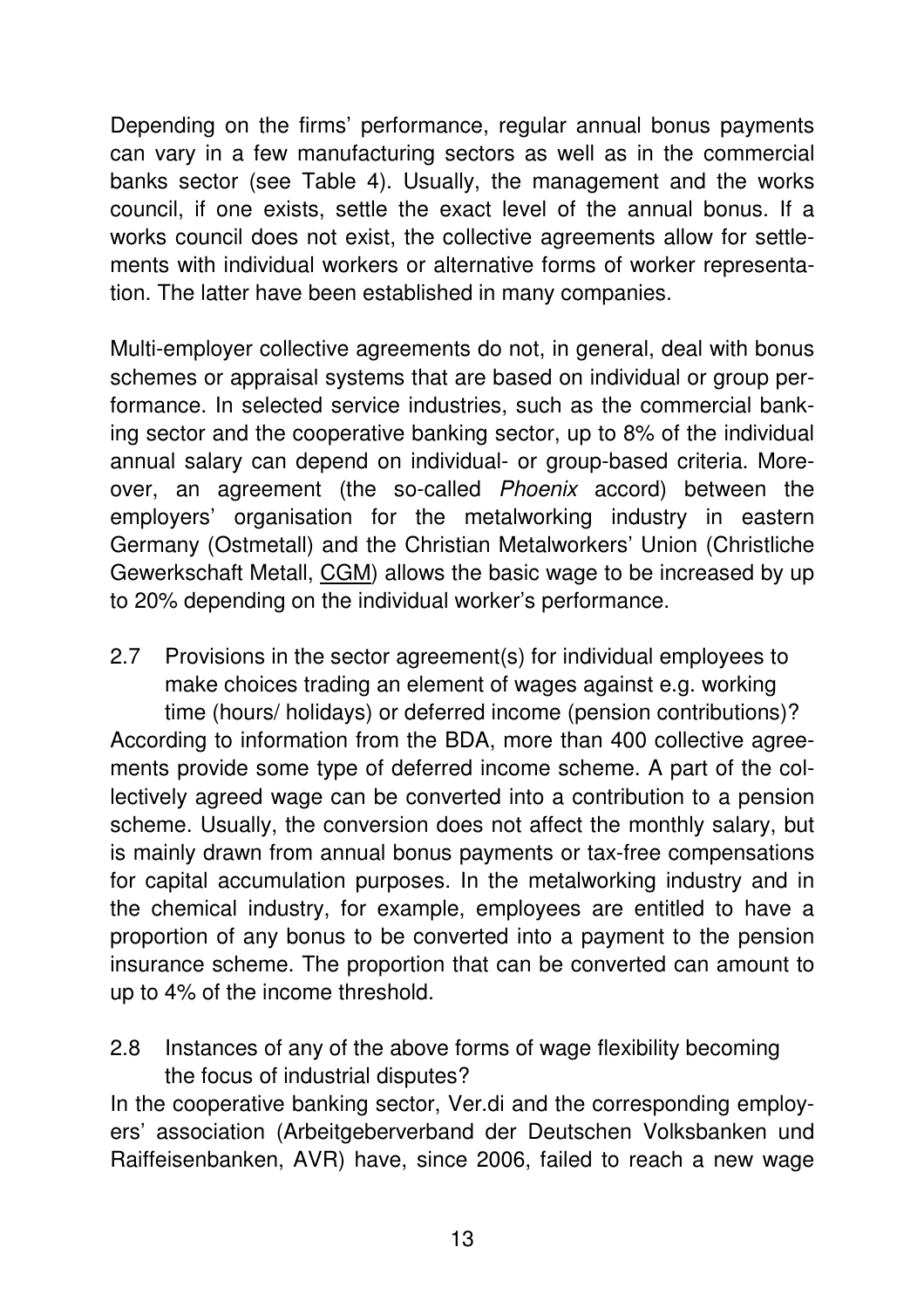agreement. The social partners have not been able to overcome their opposing positions with respect to the proportion of pay that can vary.

# **3 Views of social partners and government**

# 3.1 Employers' organisations

The BDA emphasises that hardship or opening clauses that allow for the derogation of collective wage or working-time standards via companylevel alliances for jobs (betriebliche Bündnisse für Arbeit) are an effective policy to safeguard jobs that would otherwise be in jeopardy. Moreover, company-level alliances for jobs should be put on a legally sound footing by a statutory clarification of the so-called favourability principle stipulated by the Collective Bargaining Act (Tarifvertragsgesetz). The derogation should be regarded as favourable if two conditions hold:

- 1. The deviation entails an increase in job security and
- 2. it has been approved by a works council or, if a works council does not exist, by a two-third's majority amongst employees.

Reactions of selected employers' associations underline the BDA's position:

- In a comment for a German newspaper in 2006, Martin Kannegiesser, president of the employers' associations for the metal and electrical industry (Gesamtmetall), stated that the Pforzheimer settlement from 2004 had proved its value. Nonetheless, he claimed that the procedures could have been run more smoothly.
- The employers' association in the chemical industry (Bundesarbeitgeberverband Chemie, BAVC) calls the 'downwards' flexibility via opening clauses a win-win-situation. The BAVC praises the responsible handling of the existing opening clauses in the chemical industry, the first of which was established as early as the mid 1990s. They have prevented many firms from exiting the association so that the multi-employer bargaining system in the chemical industry has been stabilised.
- In its press release on 8 July 2004, the AGV Banken warmly welcomed the establishment of the hardship clause as a significant result of the collective bargaining round in 2004.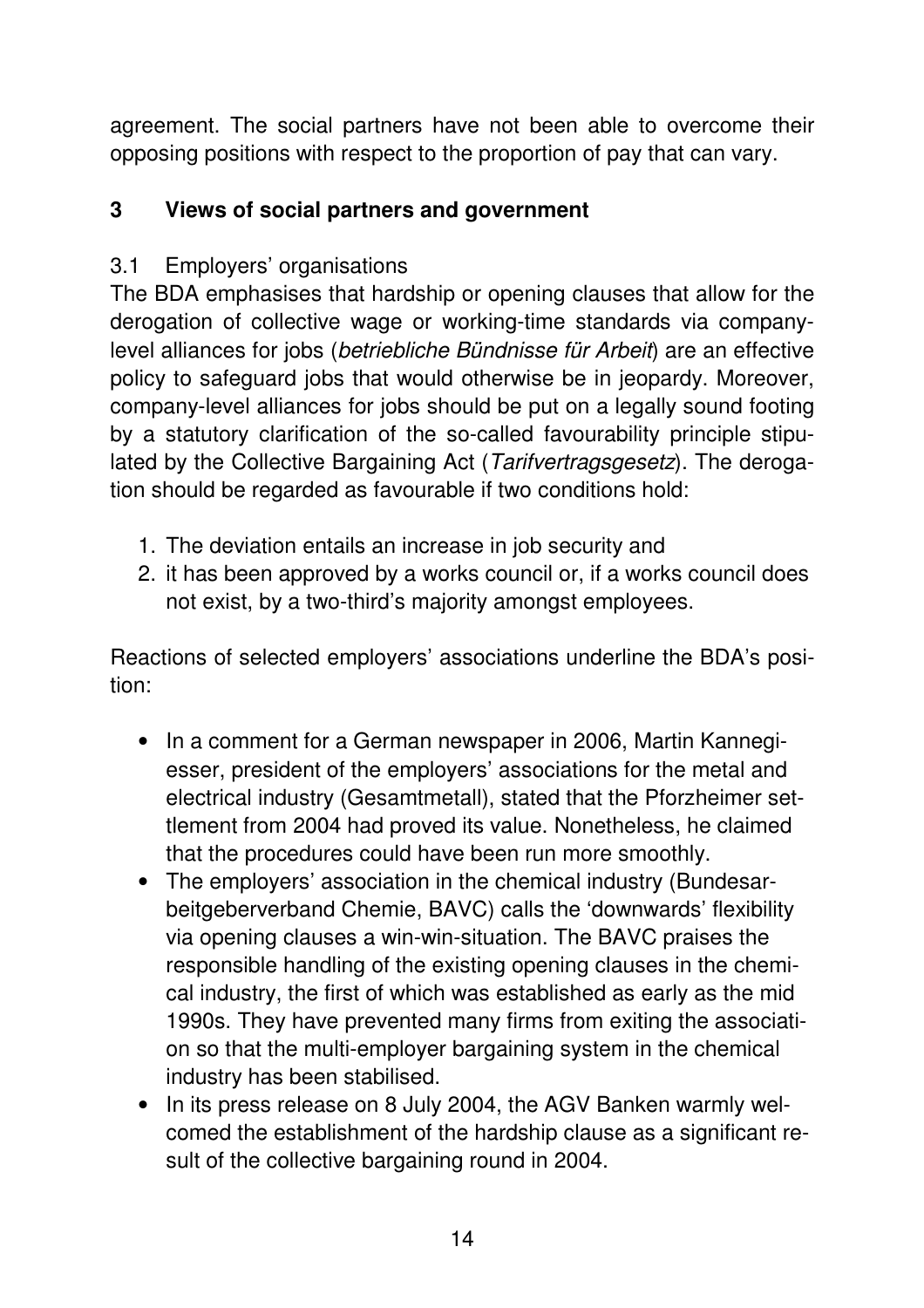In general, employers' associations emphasise that collective agreements should only stipulate proper minimum standards. In this respect, the standards, on the one hand, would not overburden under-performing companies and, on the other, would allow over-performing companies to establish supplementary wage arrangements.

The BDA and several employers' associations at the sectoral level, such as Gesamtmetall, emphasise that multi-employer agreements should contain an increasing proportion of variable payments whose actual level should be agreed at the company level.

The AVR regards the extension of VPS within the framework of multiemployer collective settlements as a prerequisite for starting a regular wage bargaining round with Ver.di.

According to an analysis based on a 2003 survey of companies in the banking sector, VPS mainly serve as an incentive device (see Böhmer 2006). A proportion of 80% or more of the responding firms stated that the VPS aimed to increase employees' effort and motivation. This result is in line with the results of the IW survey in manufacturing. Almost 85% of the companies with a profit-sharing scheme referred to reasons that can be attributed to the 'incentive' category (see Lesch/Stettes 2008). In both surveys, only a small minority of the responding firms intended to transfer risks from the employer to employees and, thereby, protect existing jobs. As this contrasts notably with the goal of the opening clauses in multi-employer settlements, it should be borne in mind that the VPS, which both studies dealt with, are, typically, not governed by any collective agreement.

# 3.2 Trade unions

The Confederation of German Trade Unions (Deutscher Gewerkschaftsbund, DGB) opposes policies that aim at statutorily enhancing the scope for downward wage flexibility via, for example, company-level alliances for jobs. The DGB fears that work councils may not be able to represent adequately employees' interests, as they are not entitled to call strikes. In the DGB's view, the opening clauses that already exist offer firms a sufficient and an appropriate means to vary wages or working times.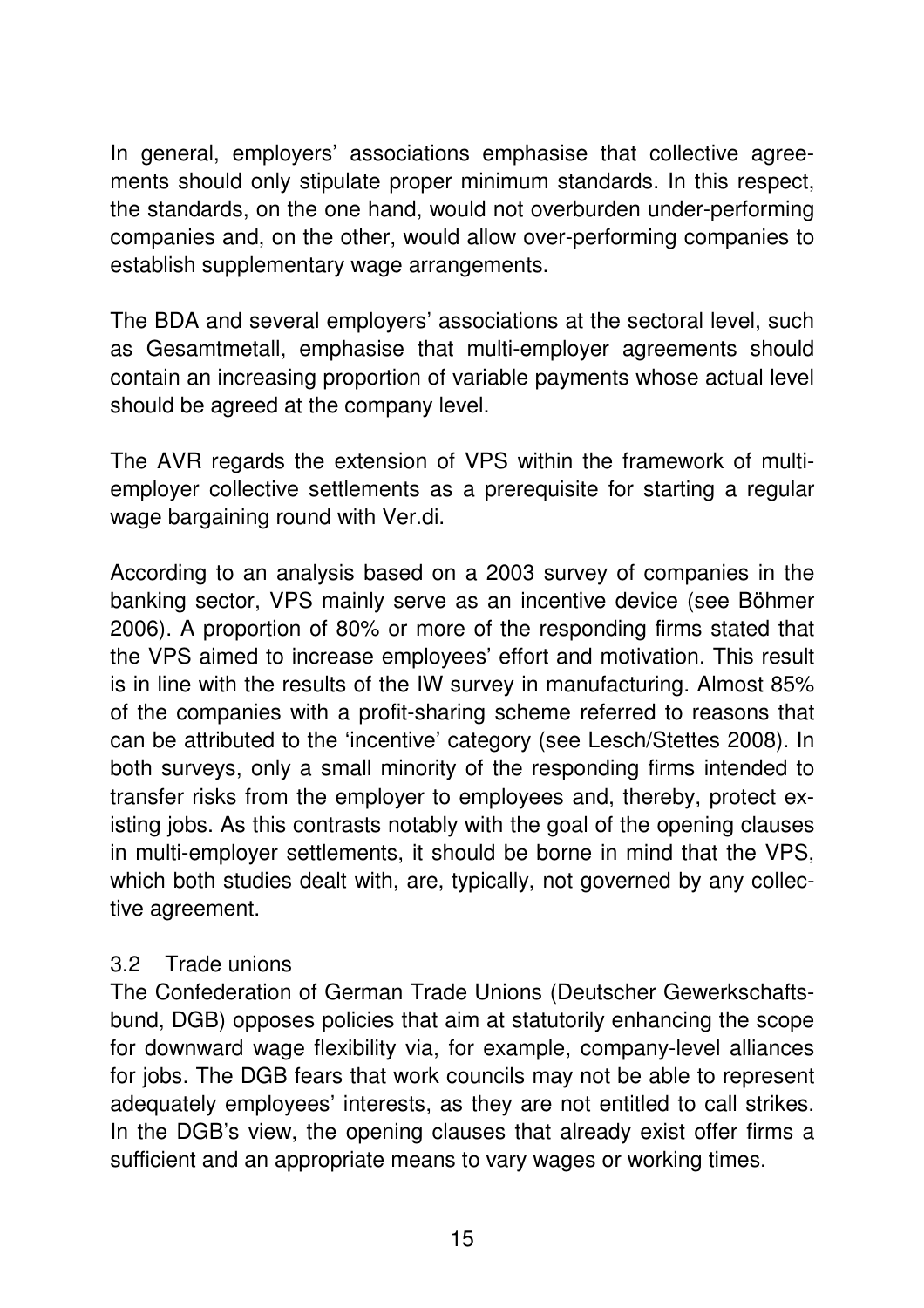Reactions and positions of selected unions underline this general position:

- At the conference of the IG Metall held in autumn 2005, Juergen Peters, the former chair of IG Metall, heavily criticised calls for a statutory clarification of the favourability principle. The IG Metall's position is that derogations from collective standards have to be guided by principles stipulated by the ruling collective agreements. Moreover, they should only be the exception.
- In his speech at the third regular union conference in 2005, Berthold Huber, chair of IG BCE, also opposed any statutory amendment and stated that collective agreements stipulated the circumstances under which derogations were possible. Nonetheless, he clearly stressed that opening clauses were necessary in order to stabilise the system of multi-employer bargaining.

In general, most opening clauses that allow for derogation, in particular, of wage standards reserve for unions the right to approve the application of that clause by a company.

The DGB is only in favour of profit-sharing schemes that complement regular, collectively agreed wages. According to the DGB, firms could, otherwise, be inclined to report inaccurate profit levels.

The IG Metall strictly prefers regular wage increases to VPS and rejects any policies that aim to extend the significance of variable pay as a proportion of wages within multi-employer agreements.

With respect to VPS in the cooperative banking sector, Ver.di declared that the claims of AVR were not acceptable and might result in pay cuts of up to two months' wages.

## 3.2 Role of Government

Fiscal incentives aimed at promoting the take up of different types oc VPS do not exist. (Employee share ownership programmes cannot be regarded as VPS.)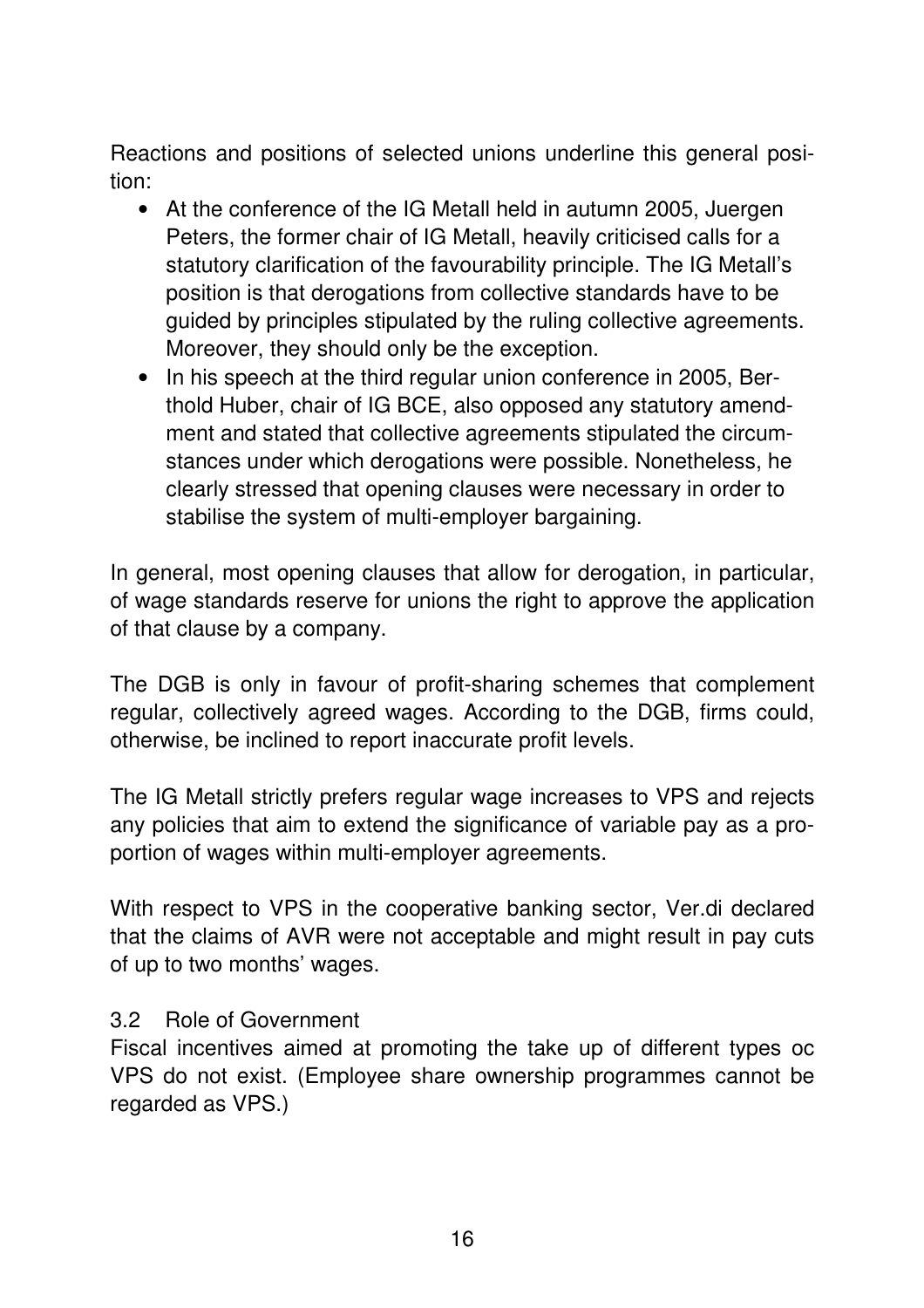The collective agreements in the public sector stipulate that a performance-based VPS has to be implemented since 1 January 2007. In the end, the volume of the VPS is to amount to 8% of the wage bill.

# **4 Commentary**

VPS can achieve several goals at once. Such schemes serve as an incentive to increase productivity and to enhance the willingness of employees to adapt to changing circumstances. In addition, VPS can help to attract selected employees or help to retain them. As they align labour costs to the economic performance, VPS safeguard jobs. Finally, they can alleviate conflicts between unions and employers' associations with respect to the income distribution in the various states of the business cycle.

The implementation of VPS, such as profit sharing and performancerelated bonuses, is mainly driven by efficiency wage considerations. Therefore, multi-employer agreements cannot be regarded as the appropriate level of stipulating the specific design of VPS. Nonetheless, unions and employers' association can increase the leeway that companies need in order to establish efficient and effective VPS. In some fields of collective bargaining, first steps have already been taken.

## **References**

- Bellmann, L./Möller, I., 2005, *Produktivität, Fluktuation und Gewinnbeteiligung*, in Bellmann, L./Hübler, O./Meyer, W./Stephan, G. (ed.), *Institutionen, Löhne und Beschäftigung*, Nuremberg, 101–115
- Bispinck, R., 2001, *Betriebliche Interessenvertretung, Entgelt und Tarifpolitik, in WSI-Mitteilungen*, Vol. 54, No. 2., 124-132
- Bispinck, R., 2005, *Betriebsräte, Arbeitsbedingungen und Tarifpolitik, in WSI-Mitteilungen*, Vol. 58, No. 6, 301-307
- Böhmer, Nicole, 2006, *Leistungs- und erfolgsorientierte Vergütung Variabilisierungstendenzen im Tarifbereich deutscher Kreditinstitute*, Düsseldorf
- Kipker, I., 2006, *Tarifliche Gehaltsflexibilisierung in deutschen Banken, in Christians, U. (ed.), Bankenmanagement*, Berlin, 87-101
- Lesch, H./Stettes, O., 2008, *Gewinnbeteiligung Eine theoretische und empirische Analyse auf Basis des IW-Zukunftspane*l, IW-Analysen No. 35, Köln
- Oechsler, W. A., 2003*, Entgeltsysteme in Banken, in Rathgeber, A./Tebroke, H.-J./Wallmeier, M. (ed.), Finanzwirtschaft, Kapitalmarkt und Banken*, Stuttgart, 361-377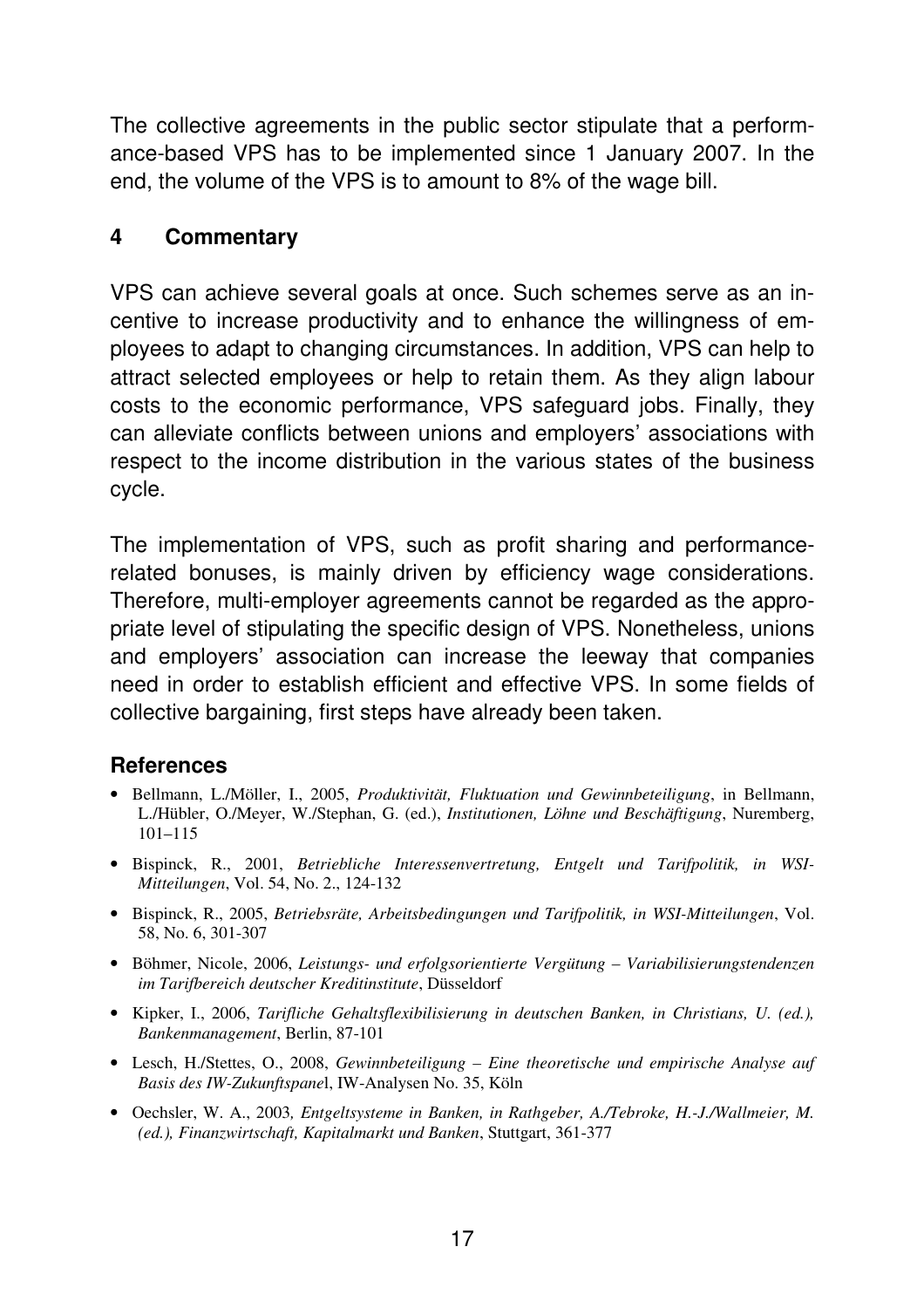- Pannenberg, M./Spiess, M., 2000, GEE Estimation of a Two-Equation Panel Data Model: An Analysis of Wage Dynamics and the Incidence of Profit-Sharing in Western Germany, DIW-Discussion paper, No. 663, Berlin
- Strotmann, H., 2005, *Determinanten der betrieblichen Einführung von Gewinnbeteiligungsmodellen – eine empirische Analyse mit Betriebspaneldaten, in Zeitschrift für Betriebswirtschaft*, Vol. 75, No. 12, 1193-1221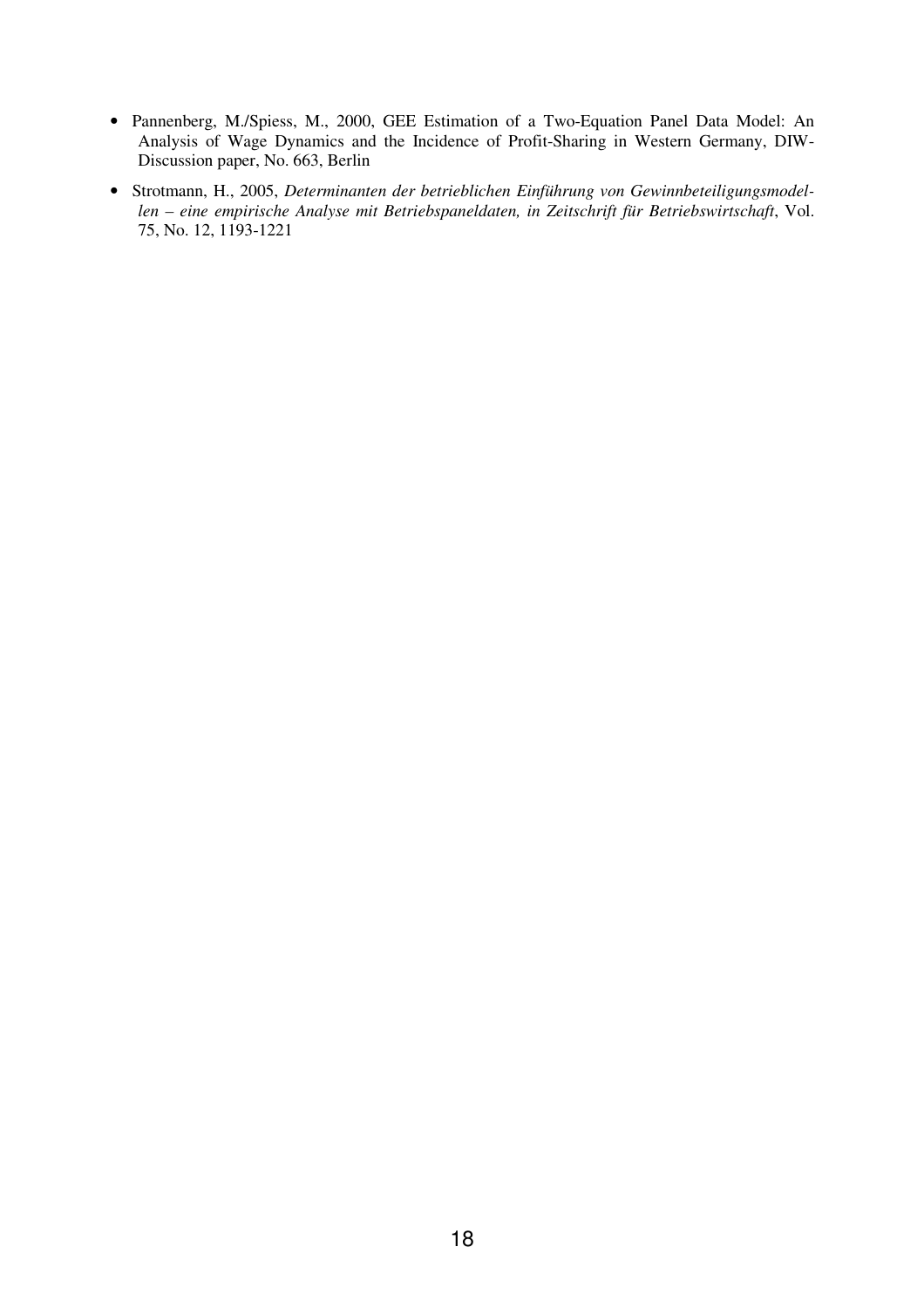# **5 Annex - Questionaire**

#### **Section 1. Variable pay: forms, basic data and trends**

1) What are the main types of variable payments systems (VPS) used in:

a) manufacturing companies

b) retail banks

2) For each type of VPS, please provide information on their quantitative significance as a proportion of earnings.

3) What have been the main trends in VPS in recent years?

In particular:

a) which types of scheme have become more prominent / widespread?

b) which types of scheme have become less widespread?

#### **Section 2. Wage flexibility and collective bargaining**

Please state, for each sector,

i) whether it is governed by single or multi-employer collective bargaining arrangements;

[Correspondent:] This will determine whether you follow route 2a (multi-employer bargaining) or route 2b (single-employer bargaining) for each sector below.

ii) the coverage (percentage of companies and employees) of collective bargaining;

iii) the percentage of the workforce that is female

2a. Wage flexibility under multi-employer bargaining arrangements

[Correspondent:] All answers should report on both manufacturing and retail banking. Where the sector is governed by multi-employer bargaining arrangements, respondents should address the questions under 2a; where collective bargaining is at company level only, answers should be entered under 2b.

1) In the sector(s), are there any recent instances of

a) sector agreement(s) which have provided for a wage freeze or wage increases below inflation?

If yes, under what economic circumstances have such agreements been concluded and what kind of conditions or trade-offs are involved?

b) 'unauthorised downwards' wage flexibility, whereby companies have effected wage freezes or wage increases below inflation which are not authorised by a sector agreement?

If yes, please give examples and details e.g. do they result from 'unofficial' negotiation or tacit approval by local employee representative structures?

2) Is there scope for derogations from the wage norms established by the sector agreement(s) through mechanisms such as hardship, opt-out or discount clauses?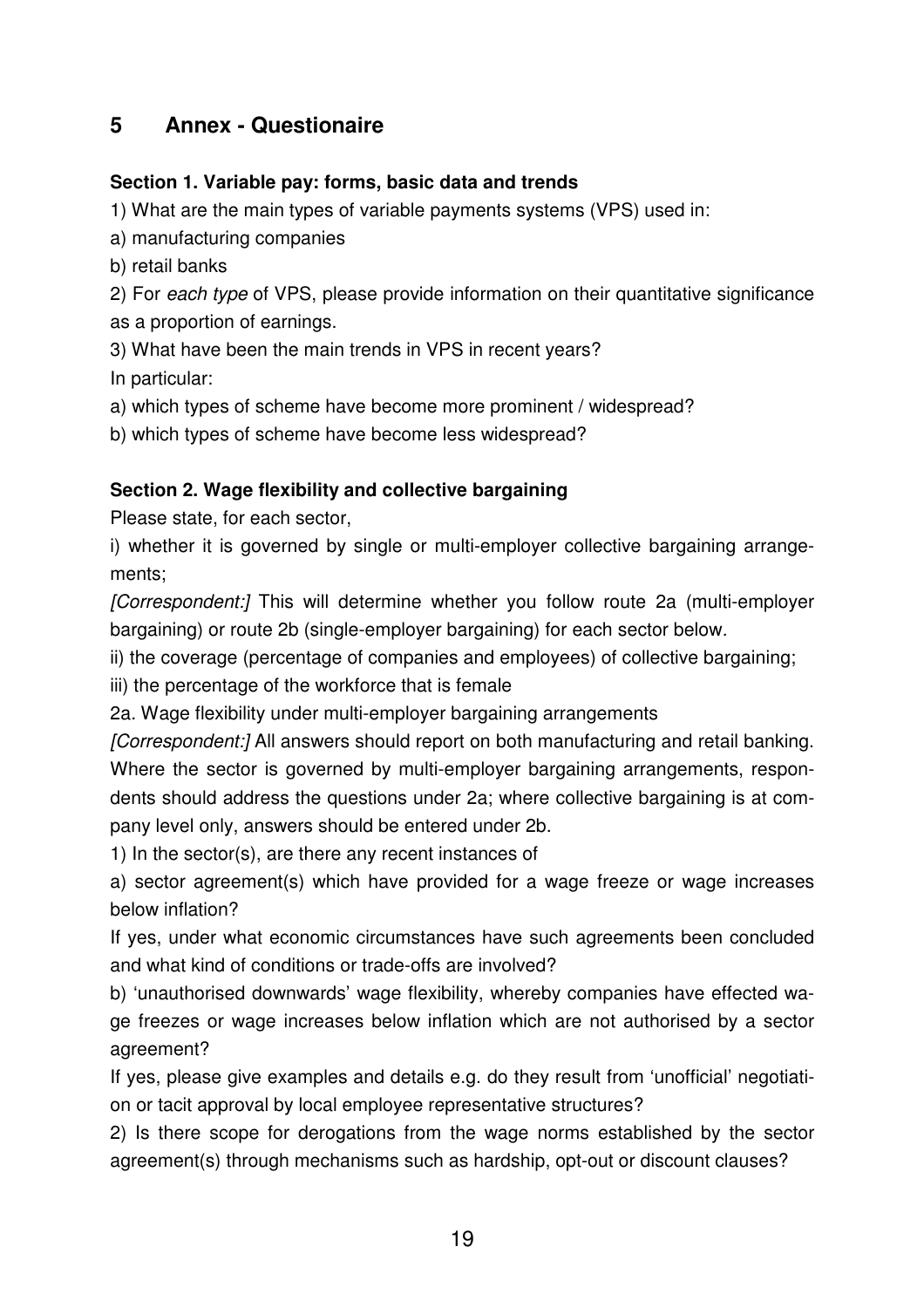If yes, please provide

a) details of the mechanisms and the circumstances under which they can be triggered, including whether use is contingent on the presence or involvement of a union or works council in companies;

b) information on the take-up by firms of such mechanisms (including size or other organisational characteristics);

c) the quantitative significance of the reduction in wage levels typically involved as compared to basic pay determined by the sector agreement.

3) Is there scope for supplementary negotiations over wages at company level (twotier negotiations) within the sector agreement(s)?

If yes, please provide

a) details of the criteria for supplementary company-level wage negotiations (e.g. is there provision for implementation via VP systems?);

b) information on the incidence of such company-level negotiations and characteristics such as organisational size;

c) the quantitative significance of the wage supplements which result as compared to basic pay determined by the sector agreement.

d) information on any trend in wage drift arising from company-level negotiations (whether formally envisaged under a two-tier arrangement or not). Has it been stable, increased or decreased over recent years?

4) Are VPS regulated by provisions in the sector agreement(s)?

If yes:

a) what types of variable pay are covered by any provisions in sector agreements?

b) what form does such regulation take? E.g. does it provide a sector-wide framework? Does it specify procedural rules? Does it specify the substantive dimension of variable pay?

c) what, if any, recent changes have taken place?

5) Is there provision in the sector agreement(s) for individual employees to make choices trading an element of wages against e.g. working time (hours/ holidays) or deferred income (pension contributions)?

Such a 'cafeteria' approach might be seen as employee-driven wage flexibility. If yes, please provide

a) details of the 'cafeteria' provisions involved, including the proportion of wages available for trade-offs;

b) information on the take-up by employees covered by such agreements;

6) Are there instances of any of the above forms of wage flexibility becoming the focus of industrial disputes?

If yes, please give details of any prominent examples.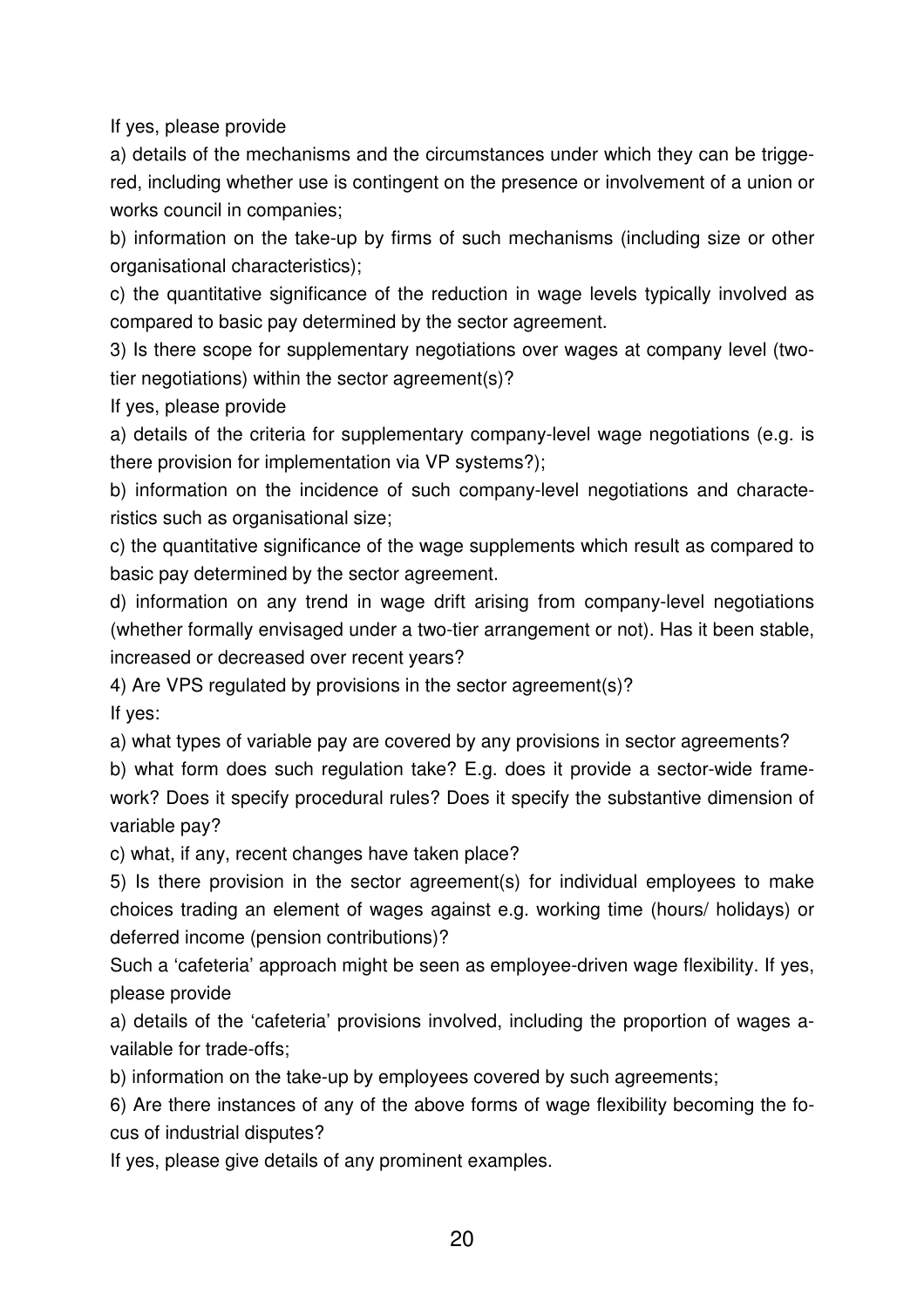7) Is there any evidence or debate about a gender dimension to wage flexibility, in terms of its effects?

If yes, please give examples.

2b. Wage flexibility under single-employer bargaining

[Correspondent:] Note that questions under 2b only apply where manufacturing and/or retail banking has no multi-employer bargaining. Answers should report on one or both sectors, as applicable, throughout.

1) Are there any recent instances in either/both sectors of wage freezes or wage increases below inflation concluded under company wage agreements, with unions and/or works councils?

If yes, please give examples.

2) In the relevant sector(s), are organisations without collective bargaining

a) any more likely to implement wage freezes or below-inflation increases to base pay?

b) more or less likely to use VPS than organisations covered by collective bargaining?

3) Are VPS in the relevant sector(s) regulated by provisions in company agreements with unions and/or works councils?

If yes:

a) what types of variable pay are covered by company agreements?

b) what form does such regulation take? E.g. does it specify procedural rules? Does it specify the substantive dimension of variable pay?

c) what, if any, recent changes have there been in the types of scheme covered by company agreements?

4) Are there any examples of company-level agreements concerning provision for individual employees to make choices trading an element of wages against either working time (hours/ holidays) or deferred income (pension contributions)?

Such a 'cafeteria' approach might be seen as employee-driven wage flexibility. If yes, please provide

a) details of the 'cafeteria' provisions involved, including the proportion of wages available for trade-offs;

b) information on the take-up by employees covered by such agreements;

5) Are there instances of any of the above forms of wage flexibility becoming the focus of industrial disputes in the applicable sector(s)?

Please give details of any prominent examples.

6) Is there any evidence or debate about a gender dimension to wage flexibility, in terms of its effects?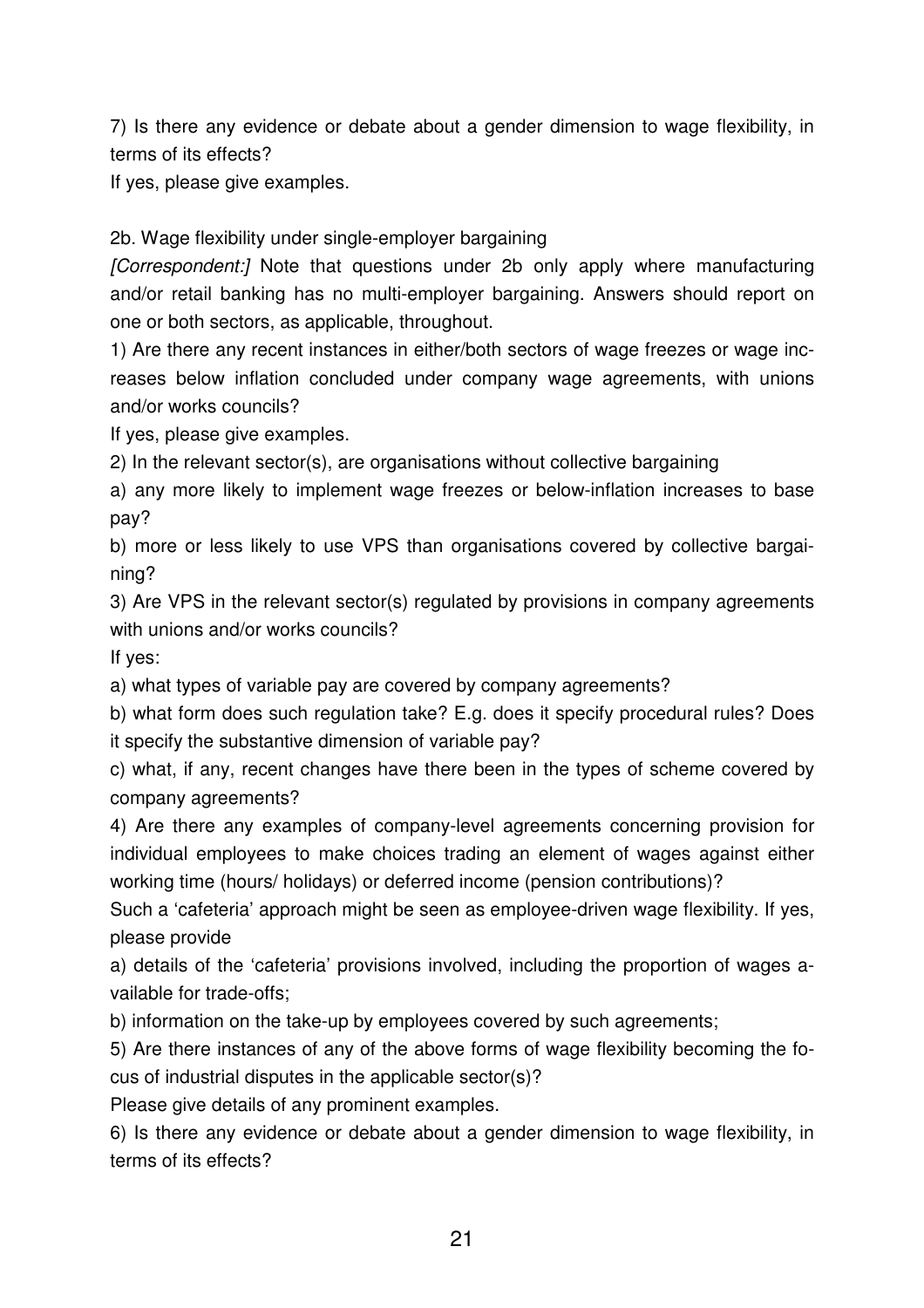If yes, please give examples.

## **Section 3. Views of social partners and government**

3a Employers' organisations

1) Under multi-employer bargaining arrangements, Is enhancing scope for 'downwards' flexibility in basic wage levels (e.g. via hardship clauses etc.) a prominent objective for employers' organisations?

If yes,

a) what specific proposals are being advanced (e.g. for changes to the procedures governing collective bargaining)?

b) what are the main reasons being advanced?

c) is there any evidence of an organisational rationale or effect (e.g. retention or expansion of the employer association's membership)?

2) Under multi-employer bargaining arrangements, is enhancing scope for 'upwards' wage flexibility through greater scope for supplementary negotiation at company level a prominent objective for employers' organisations?

If yes,

a) what specific proposals are being advanced?

b) what are the main reasons being advanced?

c) is there any evidence of an organisational rationale or effect (e.g. retention or expansion of the employer association's membership)?

3) Is the promotion of wage flexibility through VPS a prominent objective for employers' organisations?

If yes,

a) which types of VPS are being promoted?

b) what are the main reasons advanced by employers' organisations for promoting these different types of VPS?

4) At organisational level, in each of the two sectors, what are the key rationales leading companies to implement each type of VPS, as applicable?

5) Have employers' organisations considered or addressed any potential gender dimension to wage flexibility, whether in terms of rationale or effects?

## 3b Trade unions

1) What is the position of trade unions towards proposals aimed at enhancing the scope for downwards wage flexibility?

2) Where applicable, how have trade unions sought to regulate use of any increased scope in sector agreements for downwards wage flexibility?